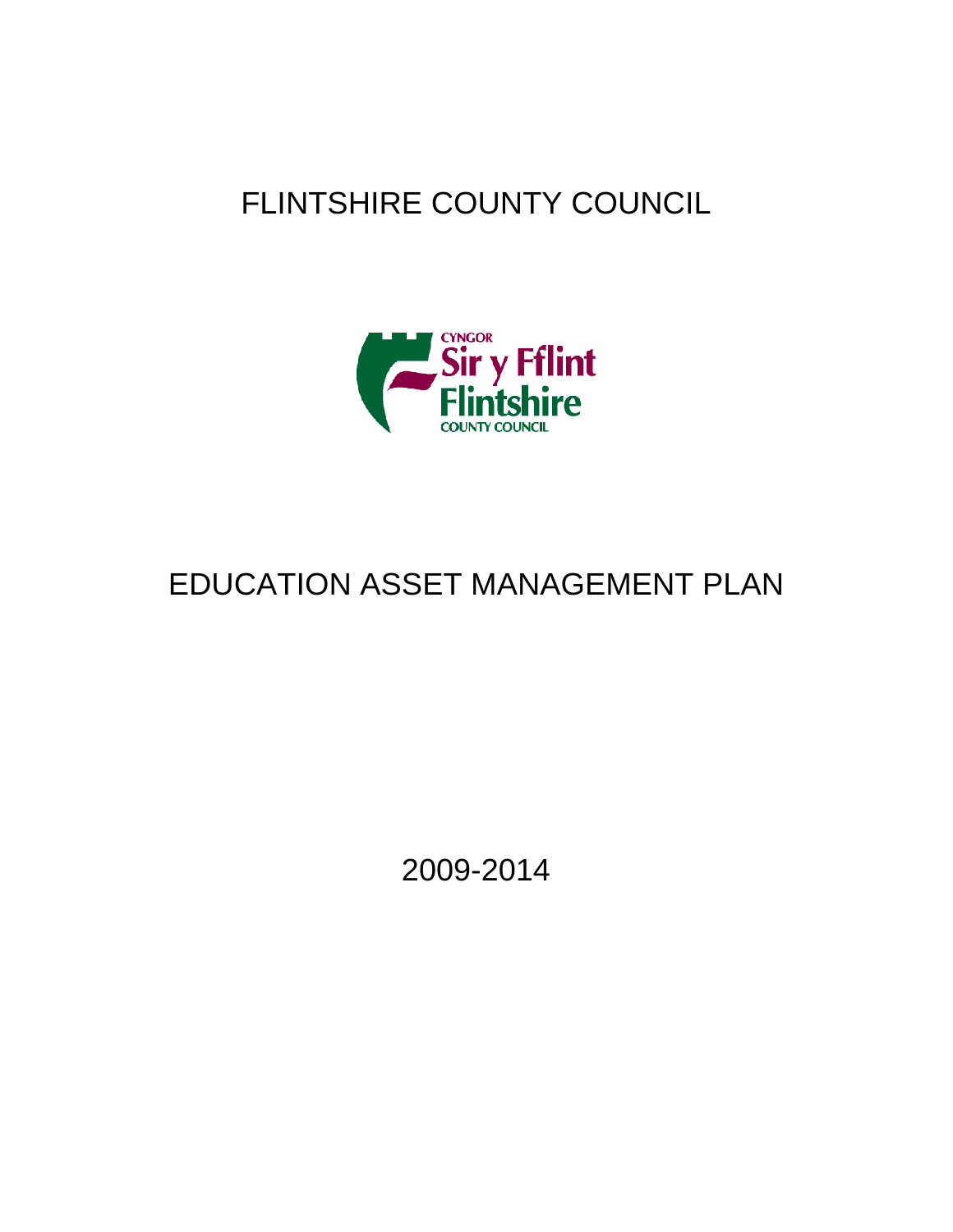# **INTRODUCTION**

The aim of the Asset Management Plan (AMP) for Flintshire will be to identify the information needed, and outline the criteria used, to make decisions about future development of school premises.

#### **The objectives of the AMP:**

To provide a framework for the collection and comparison of information about the condition, suitability and sufficiency of the premises at each school, defined in accordance with national and local guidelines.

To provide appropriate accommodation, of a quality, and sufficiency, to enable effective delivery of the national curriculum, and assist in raising standards of educational attainment.

Identify priorities and allocate spending on a needs led basis, linked to and influenced by policies and plans being development by the Authority.

To manage the demand for school places more effectively, and remove excessive surplus places in a focused manner.

Demonstrate fairness of treatment for schools, and transparency of decision making processes for capital spending. Deliver value for money by cost effective use of education assets.

The AMP aims to ensure the needs of the service are met in the short, medium and long term and to ensure asset provision is at a sustainable and efficient level.

Reference will be made to the emerging school modernisation agenda, which includes a range of strategies designed to provide a sufficient number of school places meeting 'fit for purpose' and located in the relevant area. The AMP will be subject to annual review to reflect changes in demography and any on-going capital works to improve the building stock.

Flintshire County Council has structured its activities around a number of key pledges, which are set out in a set of nine statements collectively known as Flintshire Aspirations for Learners:

Learners will:

- Work in a physical and emotional environment which enhances learning
- Learn with their mind, body and emotions
- Have a fully meaningful learning experiences
- Experience learning in a variety of different situations both structured and unstructured
- Experience learning which matches their individual needs (academic, emotional, social and cultural)
- Have lifelong learning skills and attitudes integrated into learning activities (modelled and used)
- Have an opportunity to be involved as partners in learning within the wider community (class, school, local, national, global)
- Have the broadest range of their achievements valued and recognised
- Have their range of achievements assessed in a constructive way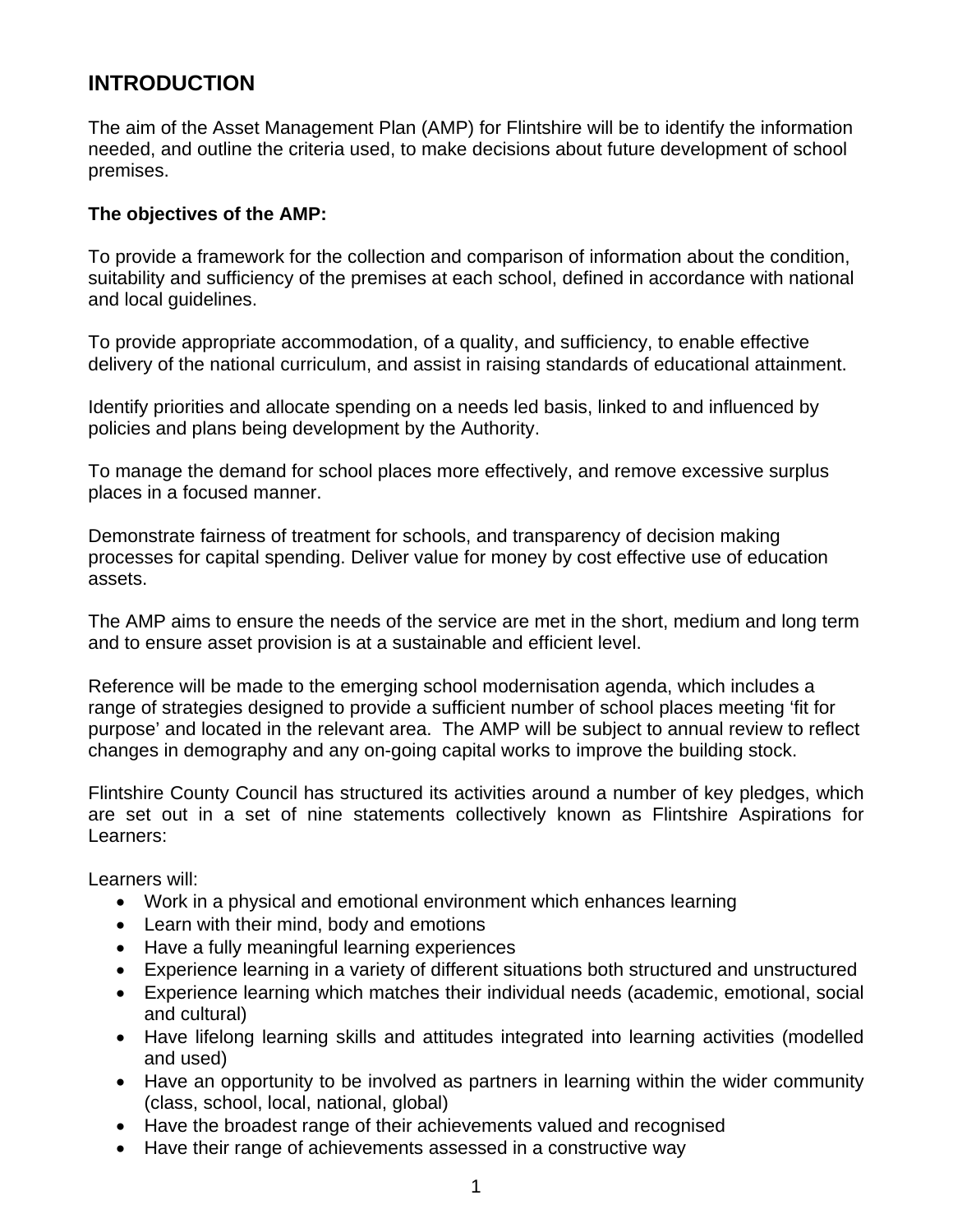Flintshire Council acknowledges that capital improvements have a key part to play in supporting these aspirations, and that many of the County's schools require capital investment to create a suitable environment for today's learning. It is also recognised that capital investment together with improved maintenance and better use of premises form part of the Government's agenda of reform and modernisation of schools, helping to make them become focal points of learning for the whole community.

As part of this process the County Council has renewed its Asset Management Plan (AMP) and continued its working partnership with schools and dioceses. The AMP will provide the means through which likely future needs are assessed, criteria for priorities are set, and informed decisions on local spending priorities are made. The Asset Management Plan for Schools is intended to compliment the Corporate Asset Management Plan.

The goal for the Flintshire School Modernisation Programme is to achieve school premises that are '21<sup>st</sup> Century', have sufficient capacity to meet the demand for places and are located in suitable areas to meet demographic needs.

Flintshire County Council supports the principle of the AMP which will bring longer term certainty to the development, improvement and maintenance of school buildings.

# **BENEFITS OF ASSET MANAGEMENT PLANNING**

Improved information on assets and awareness of the cost of asset utilisation as an aid to decision making

Assisting in achieving a sustainable asset base

Optimisation of capital receipts

Enabling longer term planning horizon and the more efficient use of school buildings.

Bringing elected members more into the decision making process

Provide improved information on which to base a case for additional resources/funding

Asset management planning will enable fair and transparent decisions about investing in school premises which will:

- Raise standards of educational attainment.
- Enable inclusion as far as possible of pupils with disabilities into mainstream schools.
- Ensure provision of safe and secure buildings.
- Provide sustainable and energy efficient buildings.
- Provide innovative design solutions which reflect, amongst other things, the future needs of ICT based education.
- Increase community use of school facilities.
- Ensure efficient and effective management of new and existing capital assets.
- Reflect the current and anticipated future needs of the curriculum.
- Underpin the County Council's strategy for improvement of school buildings and repair and maintenance programme.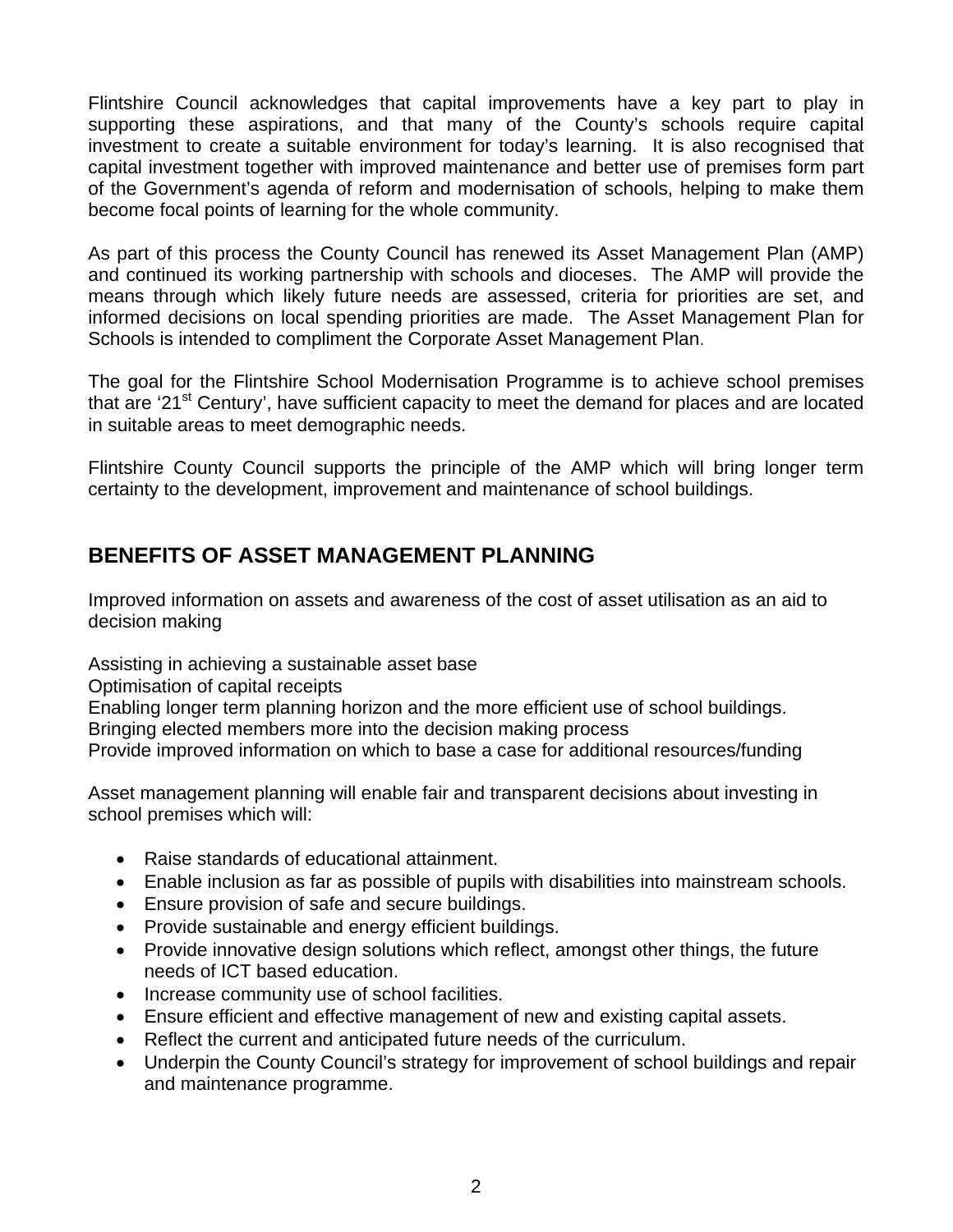# **FLINTSHIRE EDUCATION AUTHORITY OBJECTIVES**

The principal objective of the asset management planning process is to improve standards of existing accommodation in order to meet the needs of pupils and teachers, facilitate implementation of the curriculum and contribute to raising standards. This is achieved by establishing a transparent framework, including:

- To ensure the long term potential of the existing site and buildings is maximised through planned investment.
- To provide an agreed basis for local decisions on spending priorities linked with other Local Authority Plans including the Children & Young People's Plan, Early Years Development Plan, and 14 – 19 Agenda.
- To ensure that resources are applied fairly and cost effectively according to agreed funding priorities across the Authority.
- To enable schools both individually and collectively to contribute to the process of assessing needs and agreeing priorities.
- To enable the Authority, individual schools and other interested parties to develop partnership projects to improve provision, raise standards and benefit the wider community.
- To ensure that capital projects are soundly based and represent good value for money.
- To demonstrate that all schools are being treated on an equitable basis.

# **SCOPE OF THE ASSET MANAGEMENT PLAN**

The AMP for Flintshire Schools covers all maintained schools in the County from all three/four categories: Community, Voluntary Controlled, Voluntary Aided and Foundation. This includes:

#### **NURSERY SCHOOLS**

The Croft Nursery

#### **PRIMARY SCHOOLS**

Abermorddu C.P. School Glan Aber Primary School Ysgol Merllyn Brynford Primary School Mountain Lane Primary School Southdown Primary School Westwood Primary School & Westwood Centre Ysgol Bro Carmel Ysgol Y Foel Bryn Deva Primary School Golftyn C.P. School Wepre C.P. School Drury Primary School Ewloe Green C.P. School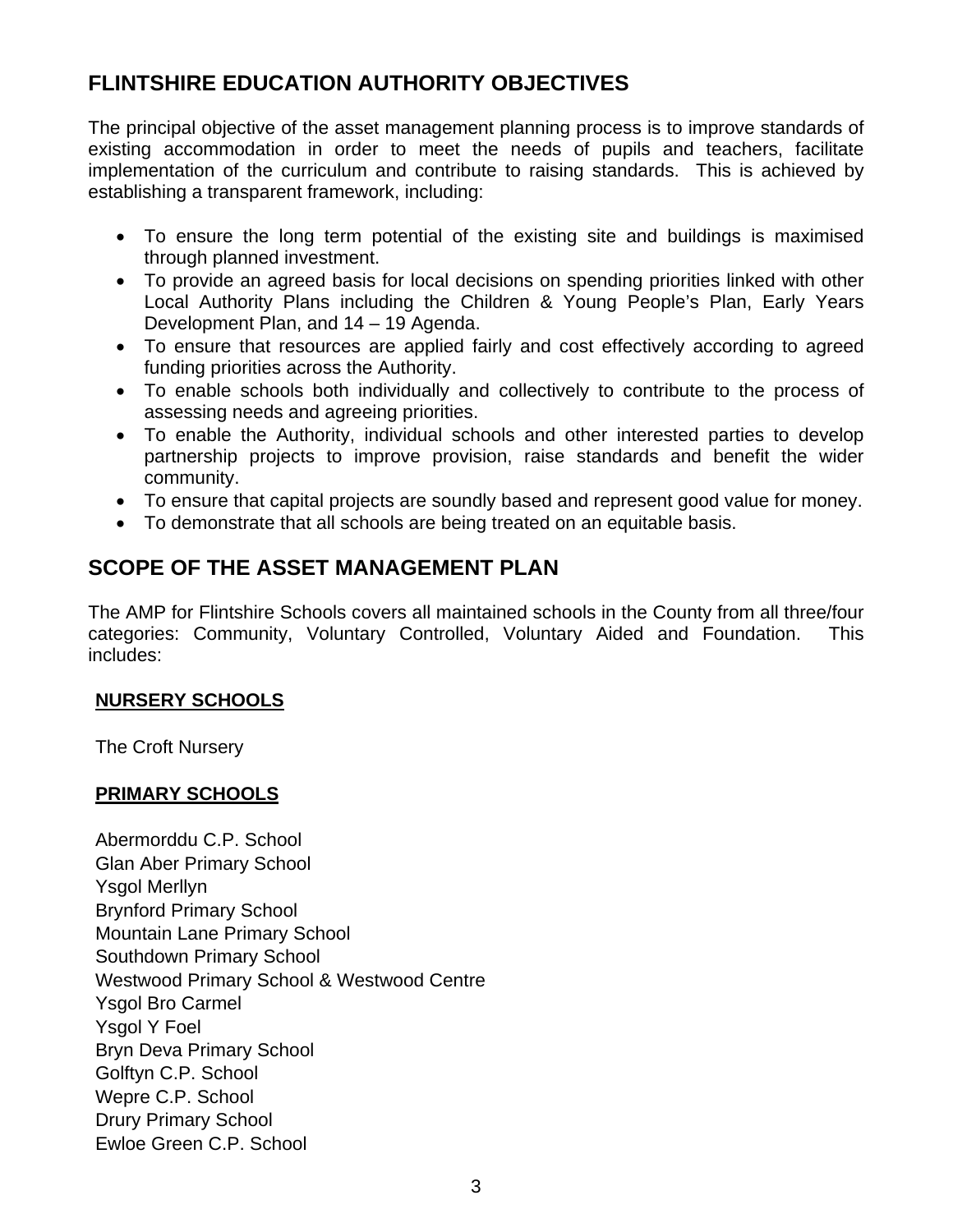Penarlag C.P. School Ysgol Bryn Garth Cornist Park Primary School Gwynedd Primary School Ysgol Maes Edwin Greenfield C.P. School Gronant Primary School & I.C.C. Ysgol Y Waun Gwernymynydd C.P. School Ysgol Estyn Community School Ysgol Derwenfa Primary School Lixwm Primary School Llanfynydd C.P. School Bryn Coch C.P. School Ysgol Bryn Gwalia C.P. School Ysgol Bryn Pennant Ysgol Owen Jones Northop Hall Primary School Queensferry Community Primary School Ysgol Rhos Helyg Wood Memorial Primary School Saltney Ferry C.P. School Sandycroft C.P. School Sealand Primary School Sychdyn Primary School Trelogan Primary School Ysgol Parc y Llan

#### **Infant**

Broughton Infant School Dee Road Infants School Hawarden Infants School Perth y Terfyn Infants School Wats Dyke Infants School Abbot's Lane Infants School Shotton Infants School

#### **Junior**

Broughton Junior School Custom House C.P. School Ysgol y Fron Junior Mynydd Isa Junior School Penyffordd Junior School Taliesin Junior School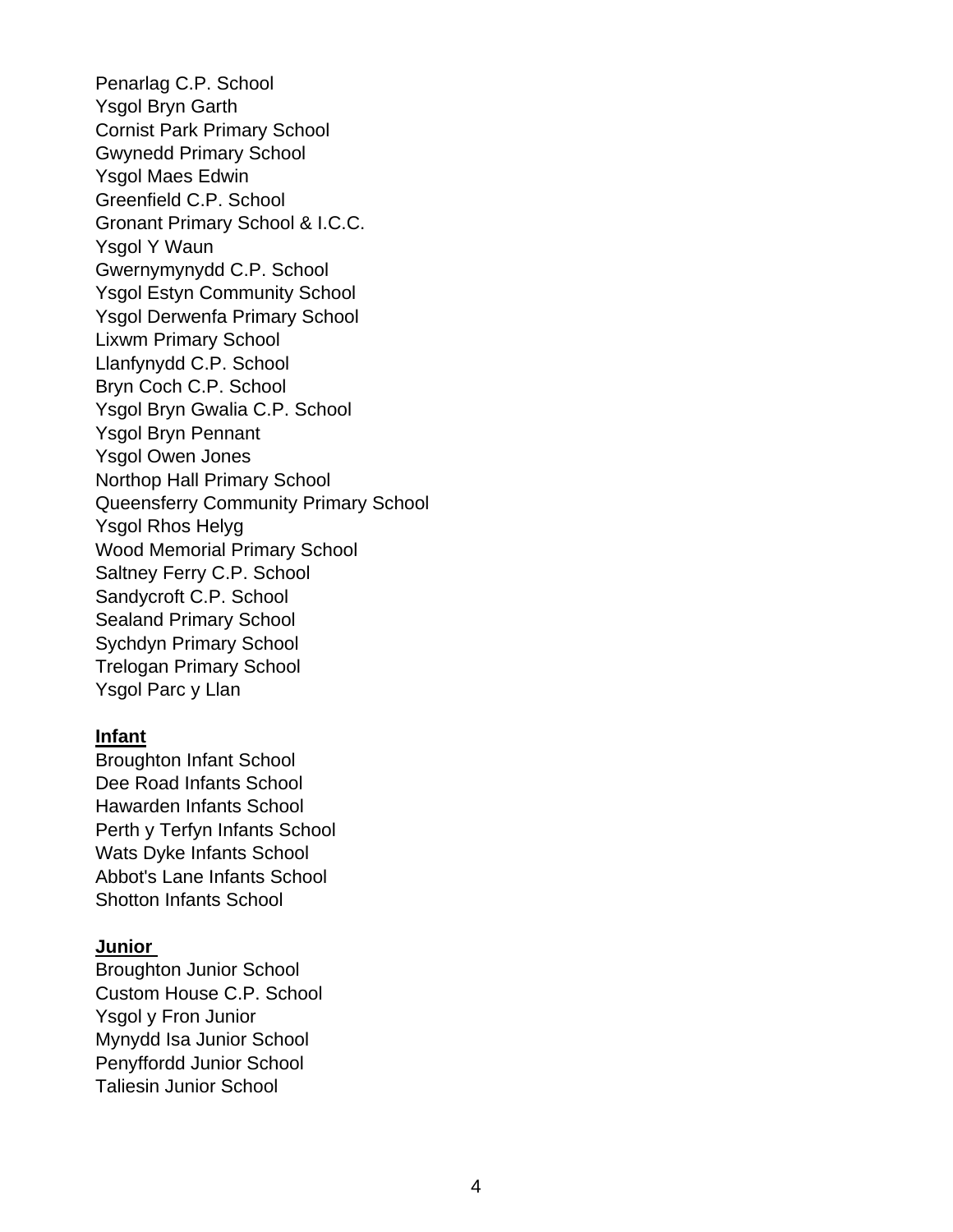## **Church in Wales Voluntary Aided**

Rector Drew V.A. School St Ethelwold's Church in Wales V.A. School Trelawnyd Church in Wales V.A. School Ysgol Y Llan Church in Wales V.A. School Pentrobin Saint John the Baptist V.P. School

## **Voluntary Controlled**

Nercwys VP School Rhesycae V.C.P. School Nannerch V.C.P. School

## **Welsh Medium**

Ysgol Croes Atti Ysgol Mornant Ysgol Gwenffrwd Ysgol Glanarfon Ysgol Terrig

## **Roman Catholic Voluntary Aided**

St Mary's Catholic Primary School St Winefride's Catholic Primary School St David's Catholic Primary School St. Anthony's Catholic Primary School Venerable Edward Morgan R.C. Primary School

## **Foundation**

Derwen Foundation School

## **SECONDARY SCHOOLS**

Elfed High School Connah's Quay High School John Summers High School Flint High School Hawarden High School Holywell High School Castell Alun High School Alun School Argoed High School St. David's High School

#### **Welsh Medium**

Ysgol Uwchradd Maes Garmon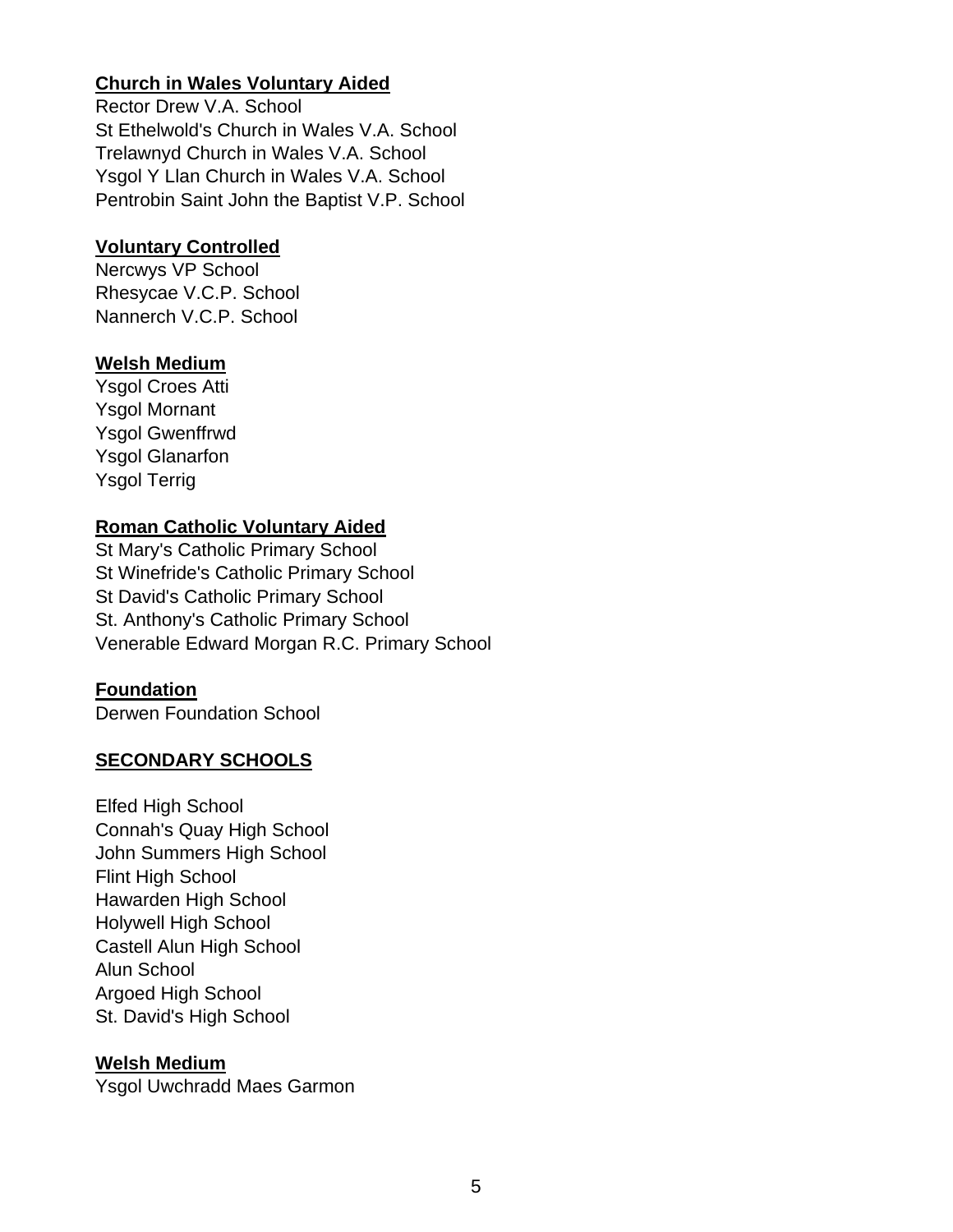## **Roman Catholic Voluntary Aided**

St. Richard Gwyn Catholic High School

## **SPECIAL SCHOOLS AND UNITS**

Ysgol Maes Hyfryd (Secondary) Ysgol Pen Coch (Primary) Bryn Coch Special Needs Centre Bryn Pennant Special Needs Centre Queensferry Special Needs Centre Bryn Tirion Unit Shotton Learning Centre Ysgol Pen Coch Assessment Centre, Mold Mold Inclusion Centre

The EAMP will draw on information about the condition, suitability and sufficiency of school buildings, and include information about premises running costs. This information taken from the surveys recently completed as part of the School Modernisation Agenda.

The EAMP will identify all significant capital and revenue expenditure required on premises under the following three headings:

- **Condition** assessment of the physical state of the buildings.
- **Sufficiency** assessment of the number of school places and the demand on them including special schools and early years developments.
- **Suitability** assessment of the type and quality of educational facilities to ensure that they are 'fit for purpose' for delivering the curriculum and raising standards. (Under development)
- **External Condition, Suitability and Sufficiency** will be completed during 2009.

Plans will be updated annually to reflect any significant changes, and a detailed review every five years.

#### **MANAGEMENT OF INFORMATION**

Flintshire Council has a Corporate Property Database (Technology Forge Facility) that contains information about individual buildings, their ownership and usage, site area, playing fields, etc. There are sets of plans for each building and a comprehensive set of site plans is in the process of being prepared.

In addition the County Council and its schools use additional internal software to store pupil and school data. The County Council also holds information about school capacities, projected enrolments and teaching areas. Information on energy, water and other premises costs for individual schools will, as far as possible, be obtained from service providers or the Energy Conservation Unit.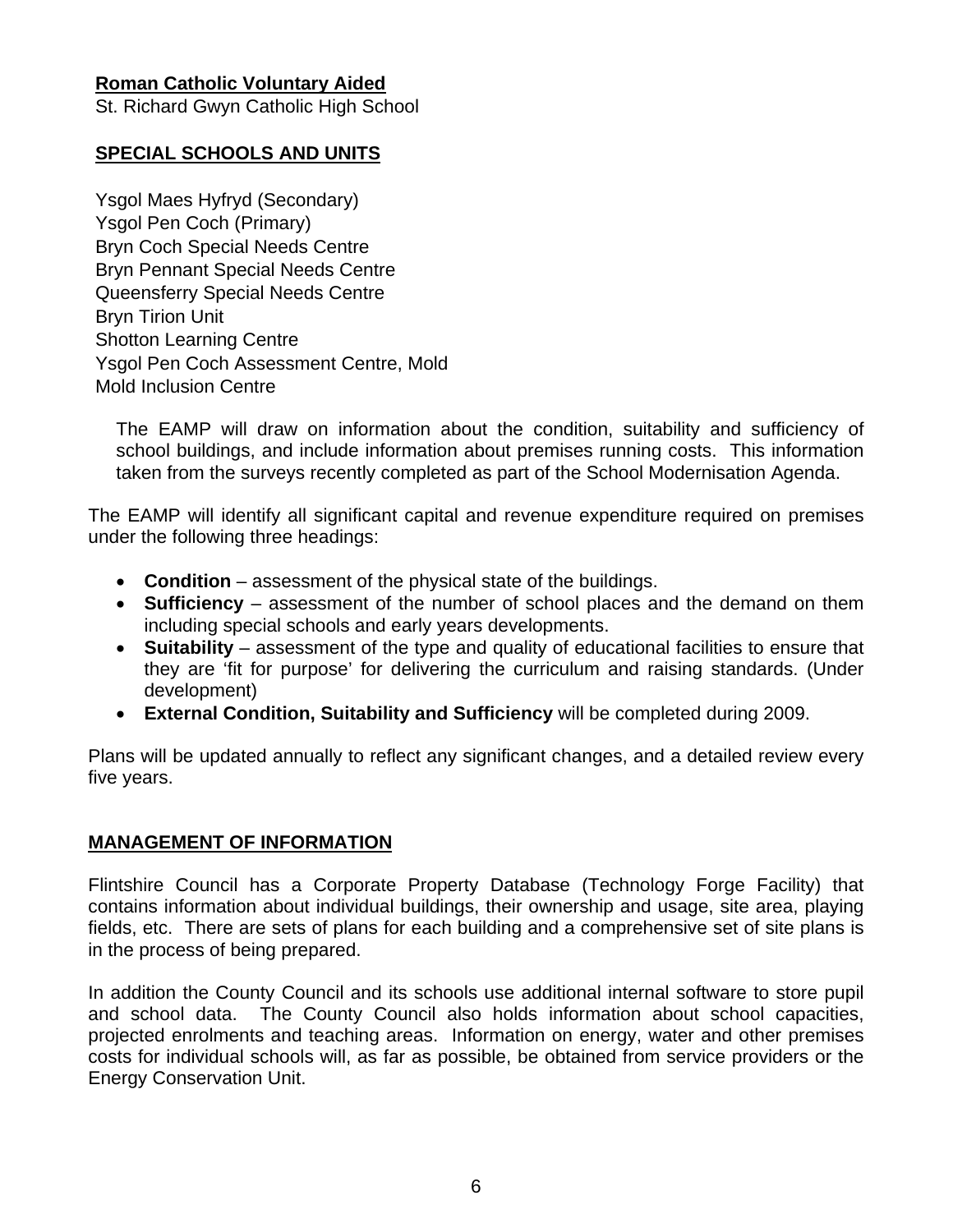Tf Facility Asset Management Software is used to identify all property, which the council owns or uses, assess it's value and the function which it performs. It is also used to supply financial information of present costs of occupation.

The use of Asset Management Software enables the Authority to respond to the change in property needs of services. It helps to promote the equitable use of assets and it enables the Authority to make informed decisions regarding the retention and the disposal of buildings as well as providing a transparent basis for property investment decisions to ensure that buildings provide a healthy and safe environment for all users.

A programme to update condition surveys commenced in 2006/2007. During 2008 all Headteachers received their updated survey information relating to their respective school.

Condition data collection is necessary to enable repairs and maintenance works to be costed, prioritised and planned and school condition surveys will be undertaken on a 5 year rolling programme by the Corporate Property Maintenance Section located within the Environment Directorate.

The condition of a school has a direct impact on education standards. Children are likely to work better in a safe, warm, bright and dry building that provides a stimulating and attractive environment. Morale can be higher when staff can focus on pupil needs rather than be distracted by building problems and parents can make sounder judgements about a school and its effectiveness when they are not distracted by its appearance.

The EAMP covers a 5 year time frame with 20% of schools being re-surveyed, via external consultants, each year. The advantage of using external consultants is that they provide an unbiased viewpoint.

Although condition surveys provide a systematic approach, information on the state of a building will also be collected in other ways. Area surveyors, for example, will play a vital role in the exercise by ensuring that information is collected in an on-going basis as part of other routine maintenance inspections.

Although condition surveys are non-intrusive, in line with DfES guidelines, they need to be thorough enough to identify the need for any further survey or testing. The results of further surveys will be taken into account in the overall condition assessment.

The new Technology Forge database will hold all of the condition data and this will be kept up to date at all times so that the information, contained in reports produced through interrogation of the database, is accurate. In this way changing needs and priorities can be taken into account. The Tf Web enabled access page will allow schools to view their respective condition data via a unique PIN. Tf Web will also enable schools to view other reports such as Asbestos and Legionella information and CAD drawings.

All surveys will identify work necessary to bring premises up to a serviceable state and to rectify breaches in legislation. Once in a serviceable state, only routine maintenance should be required, which can be carried out under a pre-planned maintenance programme.

The Lifelong Learning and Environment Directorates are responsible for monitoring the funding of governing body repair programmes and Corporate Property Maintenance currently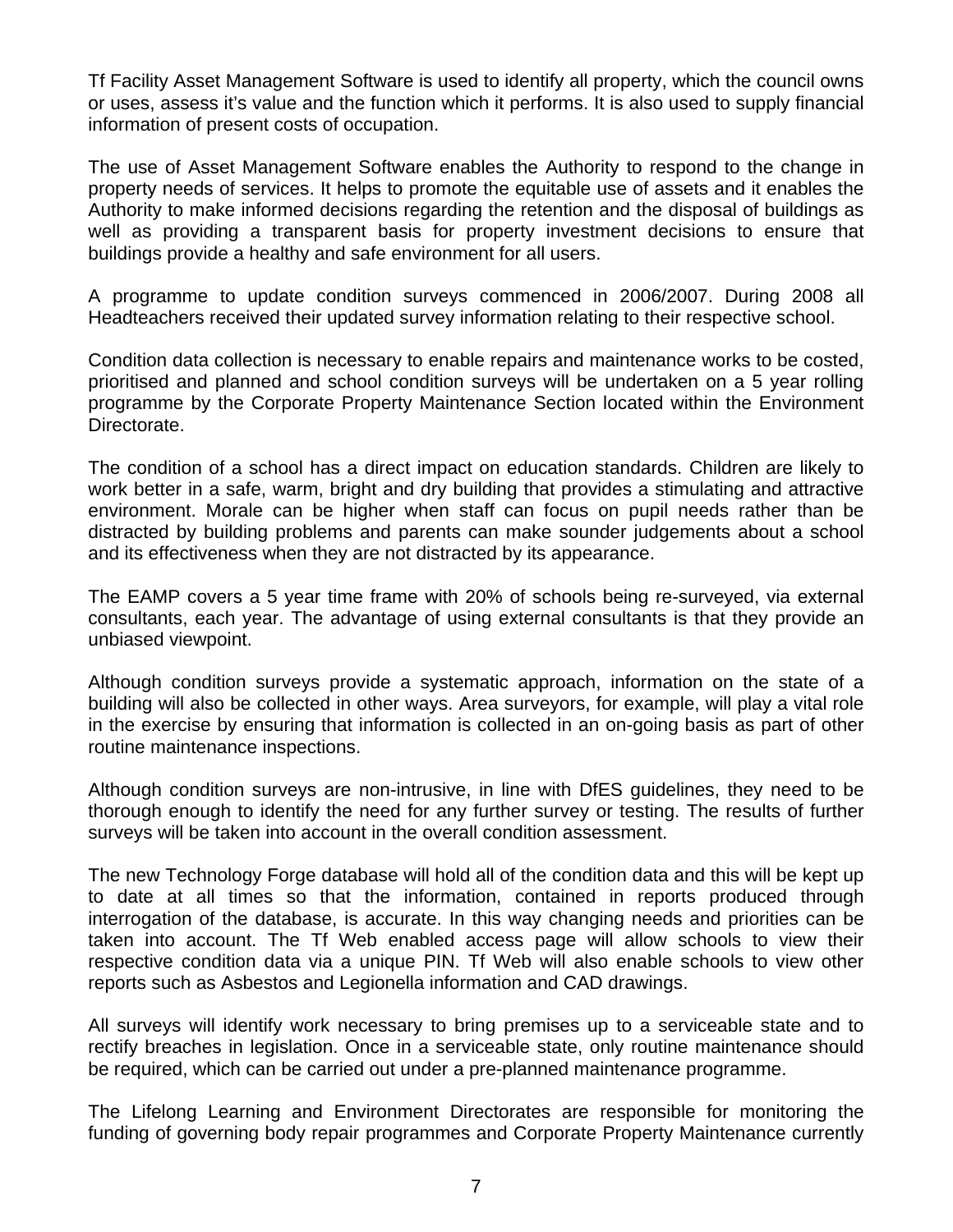manage these works on behalf of the County Council. The Tf database will be updated throughout the year as and when all Capital and Revenue works are completed and where, as a result of delegated funding, schools have made improvements themselves to existing condition elements.

It is the responsibility of the school to advise the County Council when any works, funded by them, have been undertaken to ensure that all CAD and condition data information is kept updated in the Technology Forge database.

LEAs identify repair and renewal costs for different elements in each block throughout the school in a consistent manner using the following priority categories :-

*Priority 1* – Urgent work that will prevent immediate closure of premises and/or address an immediate high risk to the Health and Safety of occupants and/or remedy a serious breach of legislation.

*Priority 2* – Works required within 2 years that will prevent serious deterioration of the fabric or services and/or address a medium risk to the Health and Safety of occupants and/or remedy less serious breach of legislation.

**Priority 3** – Desirable work required within 3 to 5 years that will prevent deterioration of the fabric or services and/or address a low risk to the Health and Safety of occupants and/or remedy a minor breach in legislation.

**Priority 4** – Long term work required outside the 5 year planning period that will prevent deterioration of the fabric or services.

#### *The condition of each element will be assessed using the following gradings :-*

*Grade A* – Good. Performing as intended and operating efficiently.

*Grade B* – Satisfactory. Performing as intended but exhibiting minor deterioration.

*Grade C* – Poor. Exhibiting major defects and/or not operating as intended

*Grade D* – Bad. Life expectancy expired and/or serious risk of imminent failure.

Once a school has been completely surveyed and the overall maintenance backlog figure is identified, the figure will be divided by the gross internal area (GIA) to determine the maintenance cost m² for that school.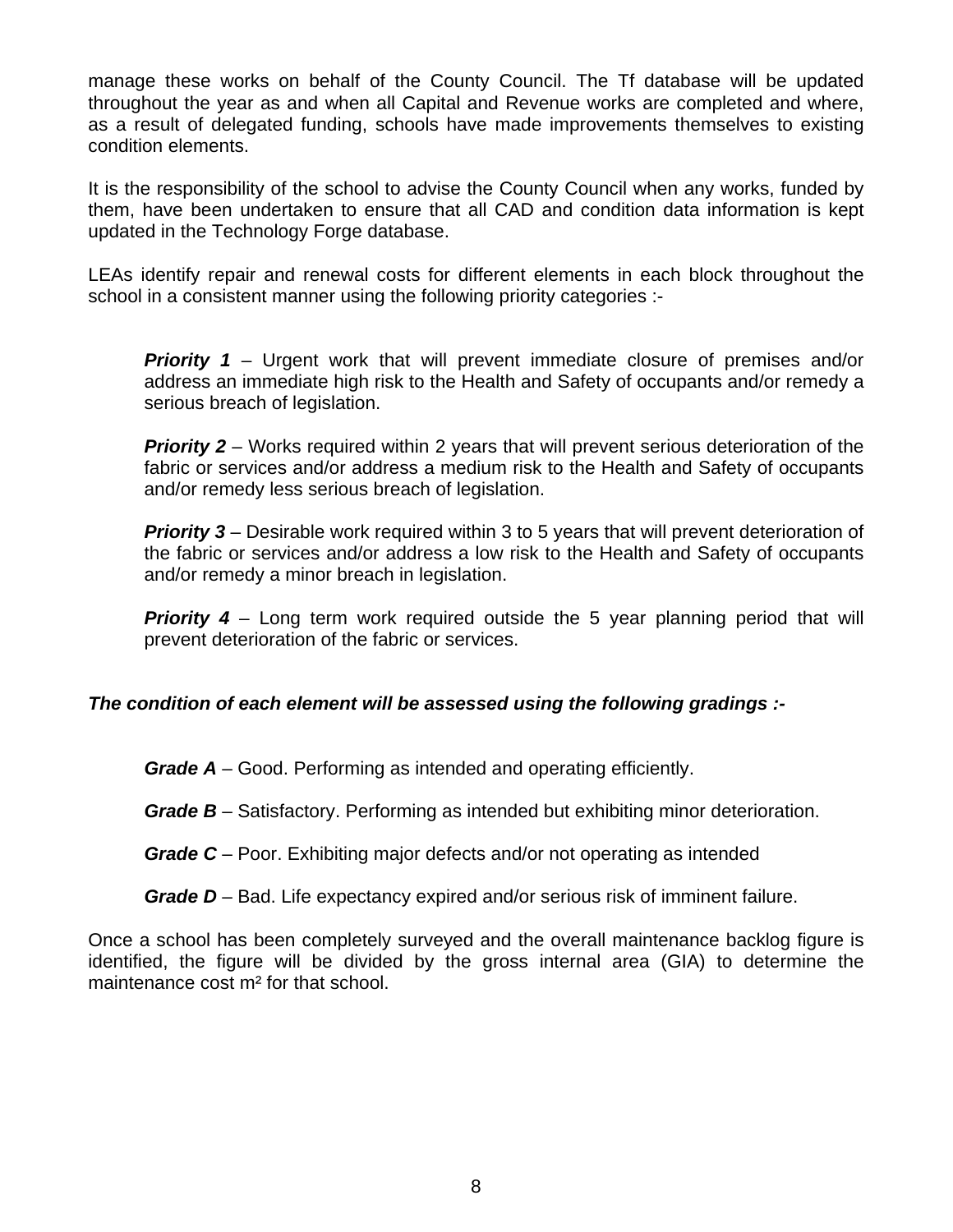## **Suitability**

Suitability is defined as 'how well premises meet the needs of pupils, teachers and other users and contribute towards raising standards of education'. Suitability assessments are concerned with the numbers and characteristics of each type of internal space and external area. They also cover some aspects of health and safety.

The Authority has appointed knowledgeable and experienced personnel who have carried out suitability assessments in relation to each school property. The surveys have been carried out in consultation with headteachers so that all aspects of suitability information is captured in a consistent manner and accurately recorded for individual schools. Surveys have been signed off and validated by headteachers. Suitability information will be recorded in the Technology Forge system.

## **Sufficiency**

Sufficiency focuses on total areas and on the quantity and organisation of places within and across school in an Authority in relation to demand.

For the purposes of AMP's the definition of sufficiency includes two separate measurements;

- The number of pupil places available (the capacity) compared to the current and future numbers on roll
- The overall **areas** of buildings and grounds in support of the places available and the current number on roll

The primary aim of sufficiency assessment is to offer a fair and consistent method of identifying any surplus or deficit of pupil places in relation to demand. This will:

- Inform decisions on basic need funding
- Be used to measure surplus places
- Indicate an admission number for schools

Capacity assessments are based on the Welsh Assembly Governments guidelines document "Measuring the Capacity of Schools in Wales" All Flintshire Schools have been re-calculated according to the latest formula.

The assessments have been carried out through a programme of visits to schools where all school accommodation is identified, and the purpose of its usage agreed. This information was transposed into a database which is controlled by the Welsh Assembly Government to ensure consistency of measurements. The database generates an individual capacity assessment for schools based on space utilisation.

The assessment also generates an "admission number" which is based on the schools ability to accommodate pupils. The new admission numbers are proposed to be implemented in September 2009 following consultation with stakeholders on school admission arrangements for 2009.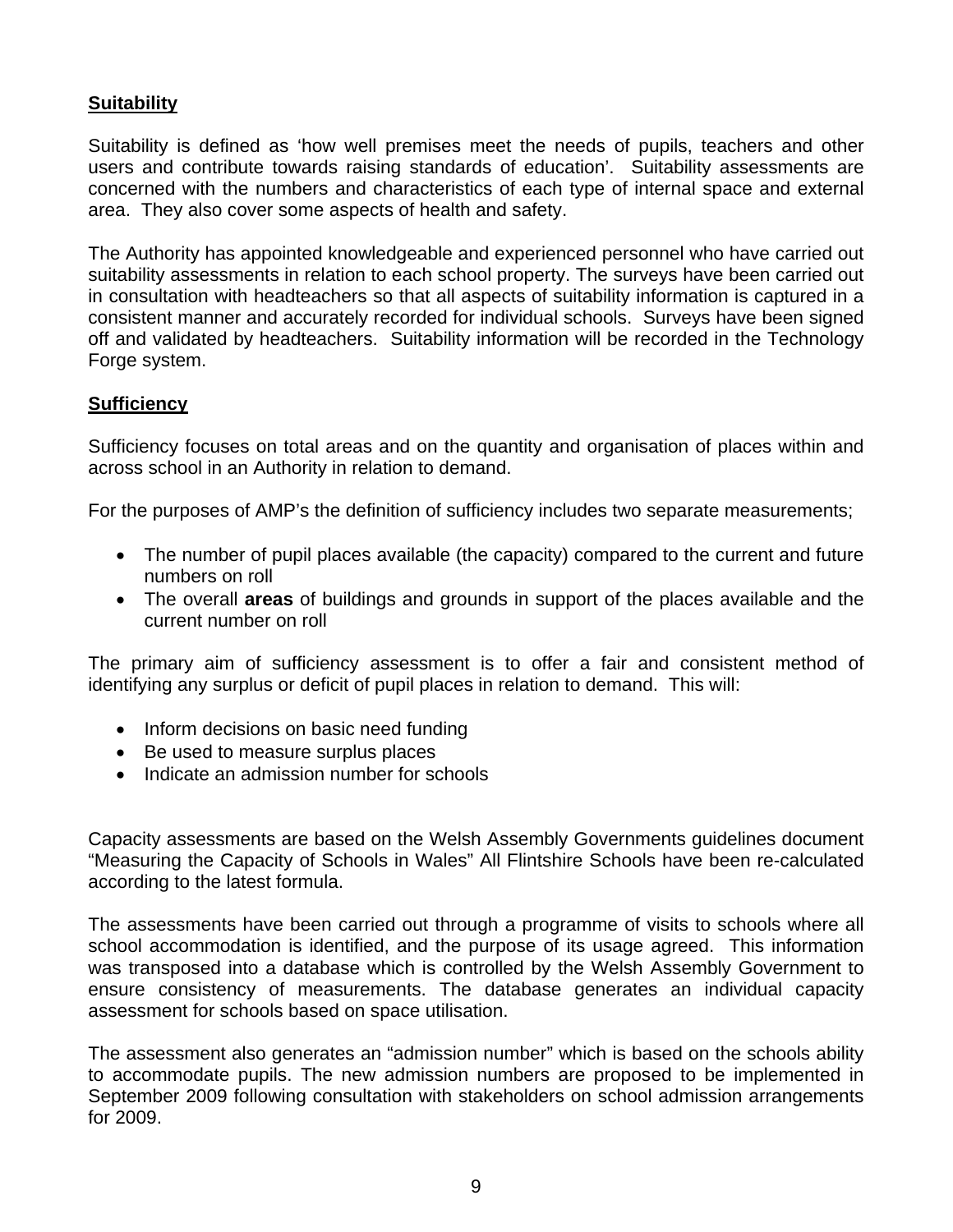All schools are now in receipt of their new capacity assessments, and proposed new admission numbers and all schools have validated both figures. The final returns have been signed off by Headteachers and these will be fed into the AMP database.

There is a key link between the new net capacity measurements and the issues of over and under provision of school places relating to the School Modernisation agenda.

See Appendix A (Surplus Places Spreadsheet)

#### **Availability of Information**

Information will continue to be fed into this process by colleagues in the School Improvement Service, particularly where issues are identified in Estyn reports which are felt to be having an impact on standards.

Each school will have access to a complete set of data relating to its own premises. In the case of voluntary schools this will also be made available to the relevant diocese.

#### **OTHER AUTHORITY PLANS**

The EAMP has regard for other Directorate Plans and Corporate and Service Asset Management Planning.

DDA/Accessibility Foundation Phase Development Plans 14 -19 Network Behaviour Support Plan Corporate Asset Management Plan Children and Young People Plan

Health and Safety Policy

The LEA has an established Health and Safety Policy which is regularly reviewed.

## **HOW THE AUTHORITY WILL CONSULT LOCAL PARTNERS AND AIM TO SEEK A CONSENSUS ON PRIORITIES**

The main forum for considering and approving priorities is the Flintshire County Council Executive Board.

Every headteacher is able to make an input via the Headteachers Federation meetings.

Priorities with regard to the EAMP and development of the Capital Programme are:

1. Urgent work that will prevent immediate closure of premises and/or address an immediate high risk to the health and safety of occupants; and or remedy a serious breach of legislation.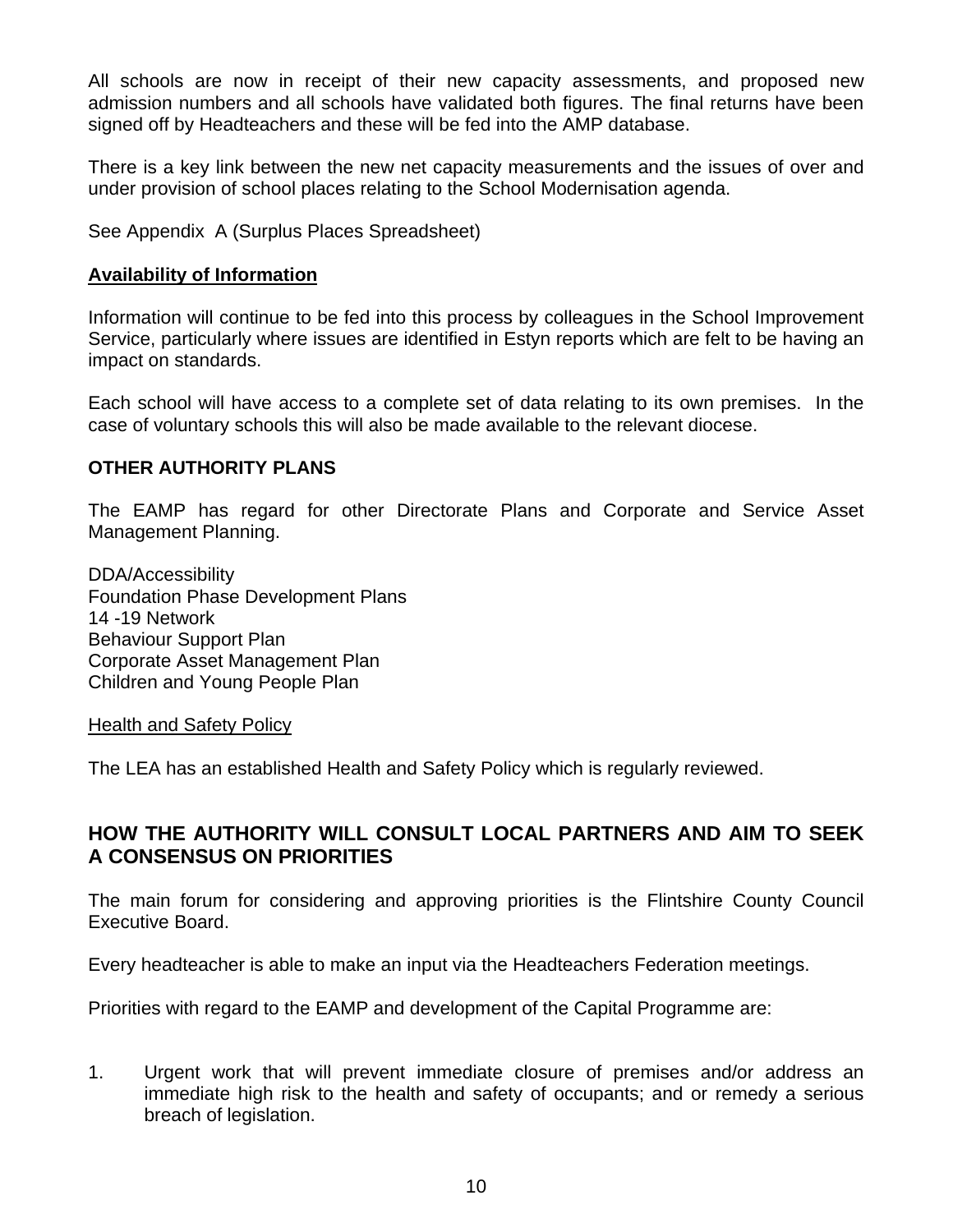- 2. Essential DDA works to enable a disabled child to a normal education without any form of discrimination.
- 3. Provision for Basic Need, for school places, Sufficiency, Suitability, Condition, Fitness for Purpose
- 4. Other projects which directly affect pupils' learning (e.g. specialist facilities, replacement of temporary classrooms).
- 5. Essential work required within two years that will prevent serious deterioration of the fabric or services and/or address a medium risk to the health and safety of occupants and/or remedy a less serious breach of legislation.
- 6. Projects leading to significant revenue saving (e.g. removal of surplus places).
- 7. Other desirable projects (e.g. car parking, cloakrooms, office accommodation).

In addition to the above prioritisation the following elements will be taken into account.

- Prioritised projects should be included in the schools AMP suitability survey.
- The ability of the School to contribute from third party funding to be taken into account but not to give added priority.
- Any school having temporary classrooms during capital works must relinquish the temporary classrooms at the end of the project.
- To ensure Representative spread of provision across types and phases of education.
- To ensure equality of access to provision
- Advice to be taken from professional sources (e.g. experienced inspectors and/or building surveyors) on prioritisation within categories.
- The intensity of usage of facilities.
- Priority for schools with serious weakness and where levels of attainment are low.
- Compulsory provision to have precedence over other provision.

In accordance with Priority number 3, elements of Condition, Suitability and Sufficiency will include the following:

#### *Condition*

- Elimination of any hazardous situation relating to condition which has serious health and safety implications.
- Problems which are likely to lead to all or part of a school being taken out of use, prioritised according to timescale and implications for pupils learning.

#### *Suitability*

- Elimination of any hazardous situation relating to suitability which has serious health and safety implications (suitability survey 'high' health and safety issues).
- Deal with problems which result in a school being unable to deliver the curriculum and where improved achievement is expected to result (suitability survey 'A' impact on education).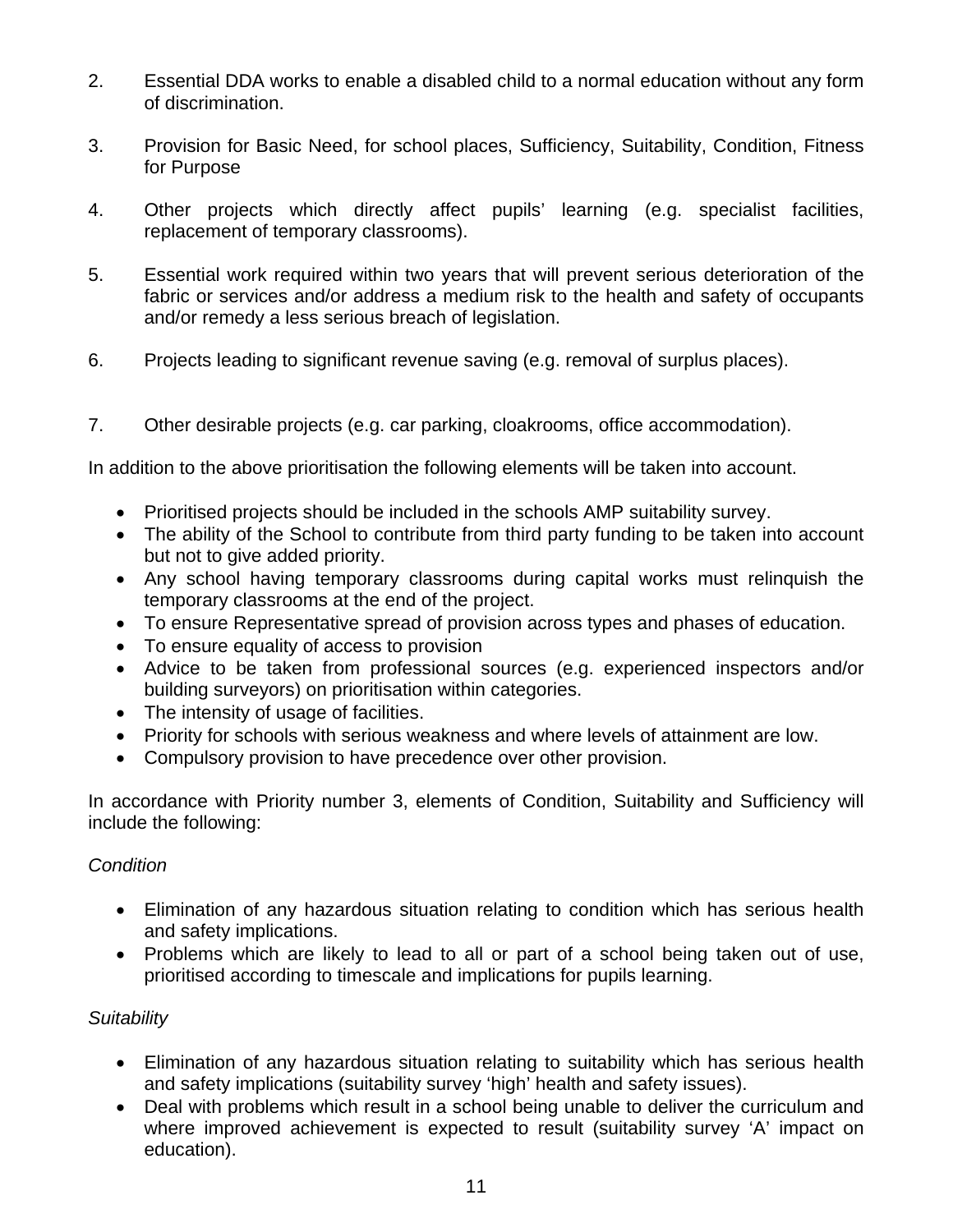## *Sufficiency*

- Basic need for additional places in a growth area.
- Special need developments.
- Cost effective surplus place reduction.

## **FINANCIAL CONSIDERATIONS**

## **BACKLOGS**

Following completion of the initial condition surveys, a backlog of maintenance has been identified in the sum of circa £40 million pounds which includes a sum of circa £5 million for DDA works. The maintenance and LEA capital budgets are primarily held by Property Services, with a small delegated budget being given to each school for property issues such as internal redecoration works, etc.

## **SECURING MAXIMUM VALUE FOR MONEY AND FUNDING ISSUES**

The LEA will continue to pursue funding from a wide variety of sources to maximise capital investment in schools:

- WAG School Building Improvement Grant.
- Realisation of surplus assets.
- The Local Authority Capital Programme
- WAG Transitional and 21<sup>st</sup> Century Schools Funding Grants
- Prudential borrowing based on revenue savings

School projects are part of a County wide scheme for appraising proposed capital expenditure. Projects are scrutinised by officers from other County Council departments for value for money and feasibility.

The Authority has adopted a 'Partnering' approach as well as traditional procurement methods to achieve maximum value for money.

Constructionline is being used to identify suitable firms for inclusion on tender lists in relation to capital works.

Projects are, and will continue to be, planned on the basis of WAG guidelines on room sizes and facilities as published in building bulletins. Cost per square metre is carefully monitored and discussion with successful contractors includes scrutiny of the project to secure savings on the use of alternative materials and building methods through value engineering.

A system of post handover assessment of building performance and user satisfaction is systematically implemented.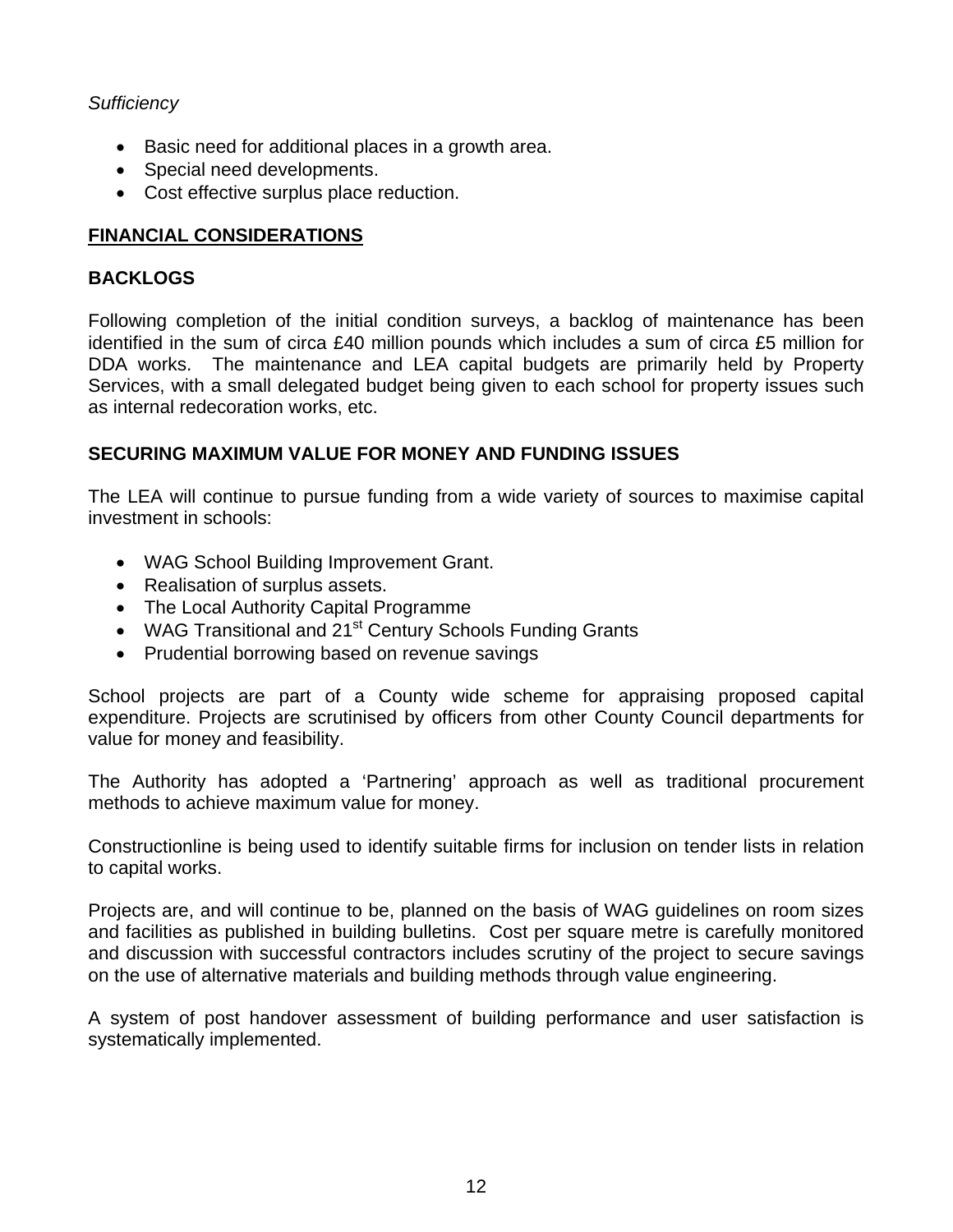# **IMPLEMENTING GOVERNMENT POLICY INITATIVES**

## ICT

The County Council is committed to providing innovative and high quality building design solutions that reflect the future needs of ICT based education. The Corporate Asset Management Group is aware that changes in technology mean that the County Council cannot adopt a firm long term policy. Many schools are keen to create ICT suites while others may see the future in wireless technology or the use of lap tops.

## COMMUNITY FOCUS

Within the limited resources available, Flintshire will concentrate on its statutory obligations. However as far as practicable it will continue to look at making surplus accommodation available for pre and post school care, community learning etc in accordance with the County's Early Years' Development Plan and Community Focused Schools Guidance.

While individual governing bodies have responsibility for the use of school buildings out of school hours, the County Council will continue to encourage community use. Zoning of areas for security and heating are included within new building schemes to facilitate safe and economic usage.

## SUSTAINABLE AND ENERGY EFFICIENT BUILDINGS

The County Council has introduced a policy to identify good practice and develop energy efficiency benchmarks against which to measure and improve energy performance in all County Council buildings and an officer located within the Property Services Department has responsibility for this issue.

## ADDITIONAL LEARNING NEEDS

The Authority has given high priority in planning its capital strategy to improving the provision for pupils with additional learning needs, including that made in the Authority's special schools.

The reorganisation of special schools has been prompted by the Authority's policy of greater inclusion and integration and the replacement of unsatisfactory accommodation of the Authority's three special schools.

Flintshire County Council is aware of the requirements of legislation in regard to access to educational facilities and buildings. Issues of physical access for SEN pupils transferring between schools is currently being addressed through a capital allocation earmarked annually for this purpose.

## **THE BASIS FOR MAINTAINING AND REVIEWING THE EAMP**

The source of each piece of information in the EAMP will be logged and it will be via that source that updating will take place.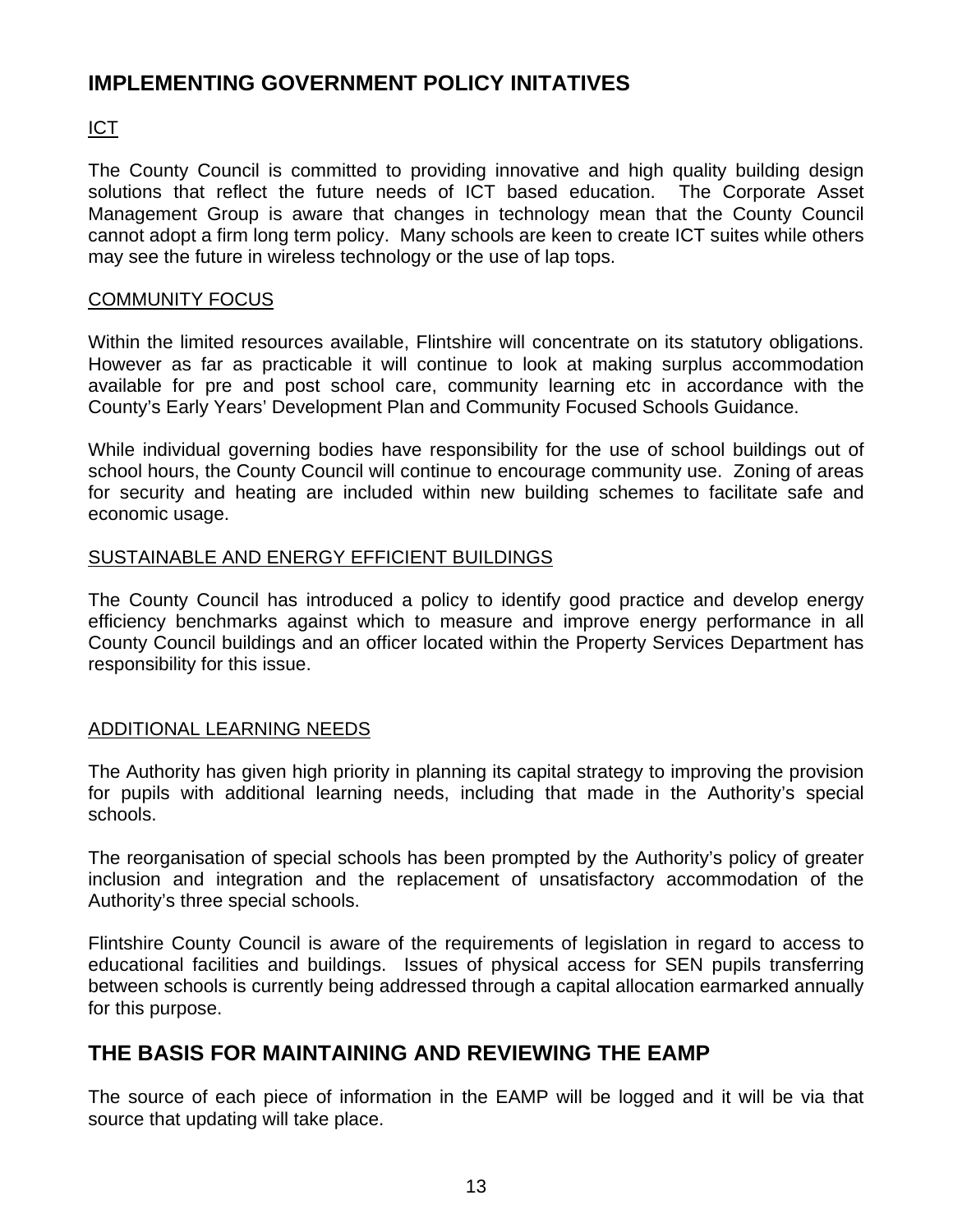Capital budget information will be updated annually in accordance with the Capital Programme.

Information about properties in the Central Property Register will be updated in accordance with the following updated every time the CPR is reviewed.

Condition surveys will be updated on an interim basis every year to reflect significant changes. Full condition survey reviews will be carried out and costed every 5 years.

Suitability will be reviewed every five years. Suitability outcomes (involving capital expenditure) will be costed every five years.

Sufficiency (capacity) will be considered annually in the light of revised admissions data. Sufficiency (area assessments) will be reviewed every five years.

Pupil projection information will be updated annually, impacts of the Authority's Local Development Plan will be taken into consideration

CAD drawings are updated on an on-going basis.

Data changes input to Tech Forge system regularly updated

Open Market Valuations of school sites will be reviewed as necessary.

Capital Receipts will be identified on a regular and on-going basis

Revenue costs per pupil will be reviewed annually

Estyn report outcomes will be reviewed when necessary.

Surplus places will be reviewed and reported annually

Temporary classroom provision will be reviewed annually and removed whenever possible.

Asset management planning is an on-going development process. Therefore it should be seen as a continuum over a period of time, initially a five year period between 2009 and 2014.

Areas of focus for the next 3 years:

School reorganisaton proposals in accordance with School Modernisation Strategy Review of Welsh Medium provision across the authority in relation to demand Review of faith based provision across the authority in relation to demand Development of Community focused schools, including development of provision on school sites of sports centres, and libraries premises. Review of youth service Continued development of 14 – 19 Agenda Identification of land disposal Review surplus places provision on an area by area basis, to within 10% Securing resources for the continued implementation of a capital programme, through investigation of Prudential borrowing.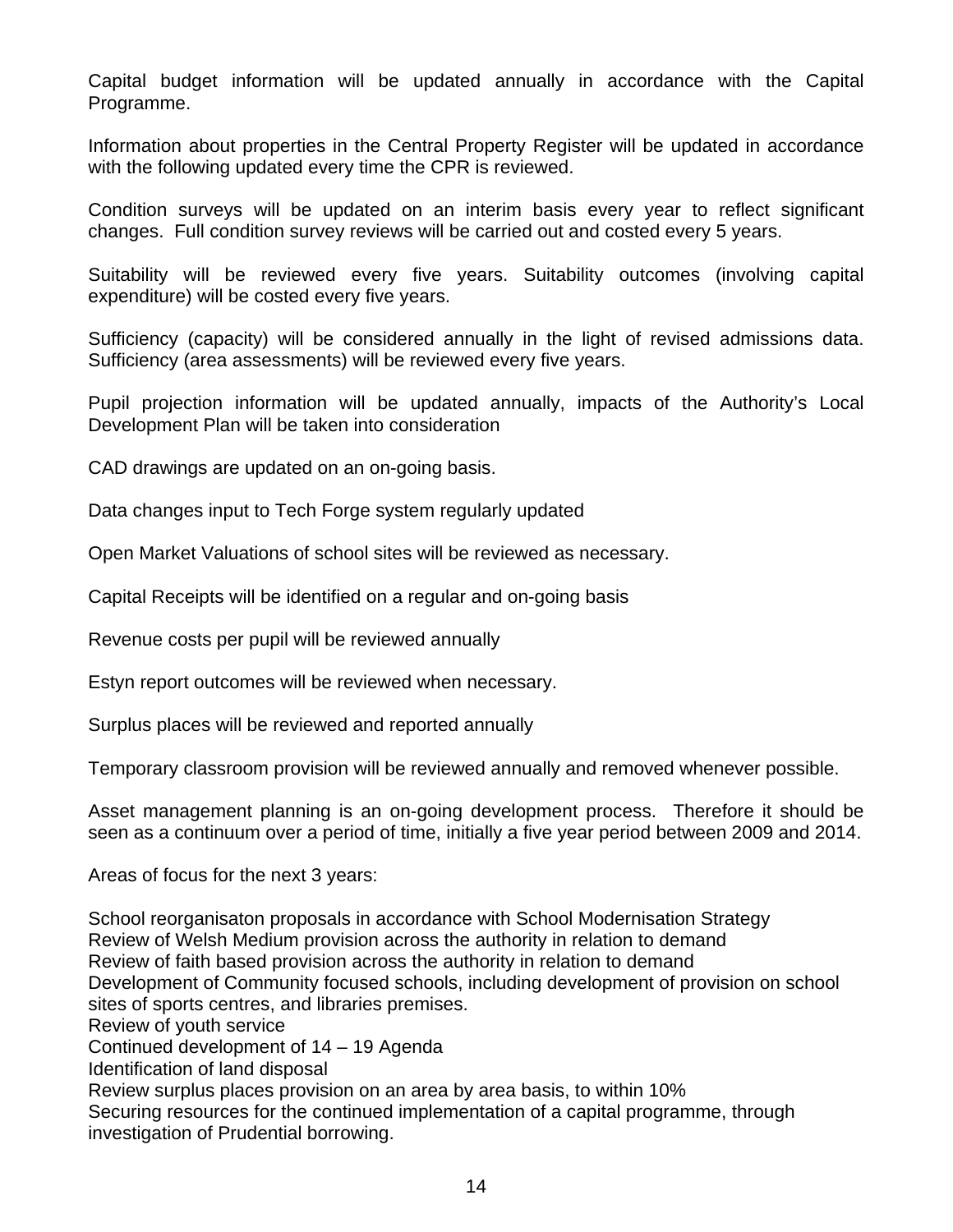Plan for continued future investment in raising the standard of school buildings and facilities. Continued investment in schools to increase the compliance with DDA. Consideration of school closures having regard to demographic changes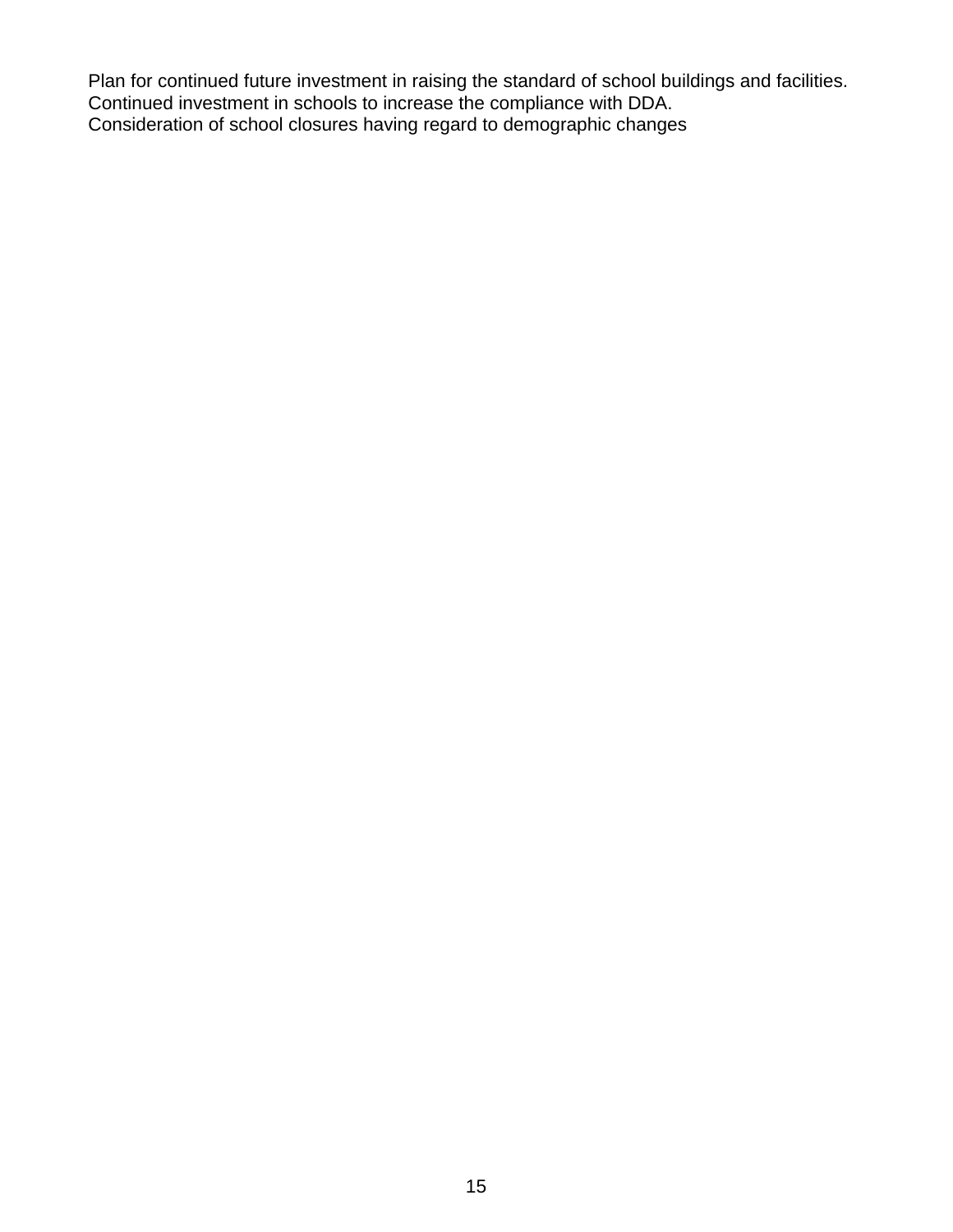# **STATEMENT OF PRIORITIES**

| PART A        | Aims of the LEA<br>Delivering the Government's priorities<br><b>Key Local Factors</b><br>How will we achieve LEA aims and national priorities?<br>The contribution of capital investment to the delivery of priorities |
|---------------|------------------------------------------------------------------------------------------------------------------------------------------------------------------------------------------------------------------------|
| <b>PART B</b> | <b>Capital Programme and Strategic Priorities</b>                                                                                                                                                                      |
| PART C        | Priorities arising from premises surveys                                                                                                                                                                               |

## **Overview**

The following Statement of Priorities, for Capital expenditure covers 2009-2014 for Flintshire County Council. The Statement of Priorities is expected to show how the LEA, through capital investment strategies and plans, will deliver specific projects set within the context of national and local priorities. Premises related priorities, in terms of Condition, Suitability and Sufficiency needs, have to inform rather than direct major priorities derived from national and local plans.

The structure of the Statement of Priorities follows the logic indicated in the above paragraph, and is divided into 3 parts.

## **Aims of the Local Authority**

## **PART A**

**An outline** of the County Council's aims, and the complex relationship that exists between them and:

- The corporate aims of the County Council.
- Statutory plans and other plans that the County Council is required to compile, which includes Government priorities for Education.
- Key Local Factors.

Included in this outline is an overview of how the plans that the County Council is required to compile enable the delivery of national and local priorities, and the general contribution of capital investment in the context of Asset Management Planning.

The strategic aims of the County Council are as follows:

- Raising attainment in the Foundation Stage, in Primary Schools and KS3 and KS4.
- Narrowing the attainment gap/tackling under-achievement.
- Support for schools causing concern.
- Maintaining progress at transfer and transition.
- Establishing a strategy for recruitment and retention of teachers and headteachers.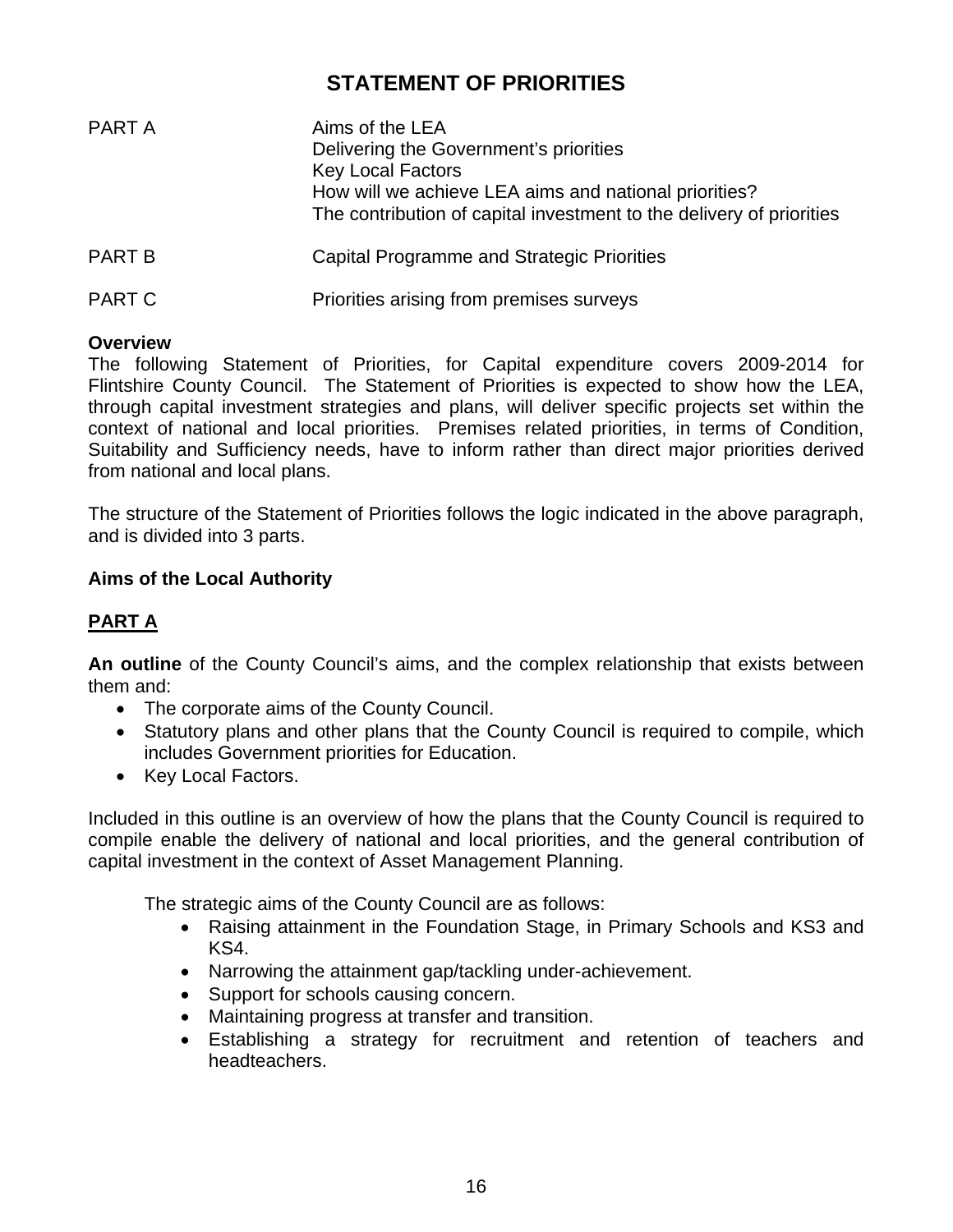- The role of Education in the social inclusion agenda.
- Working with others strategically and operationally.
- Managing the impact of Technology.
- Managing resource in the context of the Government's view of the role of Local Authorities.

 One of the County Council's corporate objectives is to achieve excellence in education and learning. This objective informs the importance attributed to the quality of the learning environment throughout this Statement of Priorities. The Lifelong Learning Department has an important role to play in contributing towards all of the County Council's objectives, but most particularly in the area of advancing Lifelong Learning, where Flintshire already has a strong and well-established tradition.

## **Delivering the Government's priorities**

The County Council's acknowledges the Government priorities in relation to:

- Raising Attainment in the Foundation Stage in primary schools, particularly in Literacy and Numeracy.
- Raising Attainment in Key Stage 3 & 4.
- Narrowing the attainment gap/tackling underachievement.
- Support for schools causing concern.
- Maintaining progress at transfer and transition.

These specifics inform the more generic Government priorities of:

- Early Years.
- Transforming Secondary Education
- 14-19 developments.

#### **Key Local Factors**

The LEA monitors areas of underachievement, and provides relevant support in relation to capital investment and affordable where this is required.

There are likely to be areas of pupil growth over the next 5 to 10 years as a consequence of new settlements proposed by developers and linked to the Authority's UDP Programme. At the same time, other areas of the County will experience a fall in their pupil population.

## **How will we achieve our aims and national priorities?**

The County Council will continue to work in partnership with schools and other key partners, to target and improve educational achievement and promote a culture of self-evaluation leading to:

- High quality teaching and learning.
- High achievement levels for each individual appropriate to his/her needs and ability.
- Minimal disruption to the educational process through the provision of high quality support, including a suitable learning environment.
- Provision that is accessible to all potential users.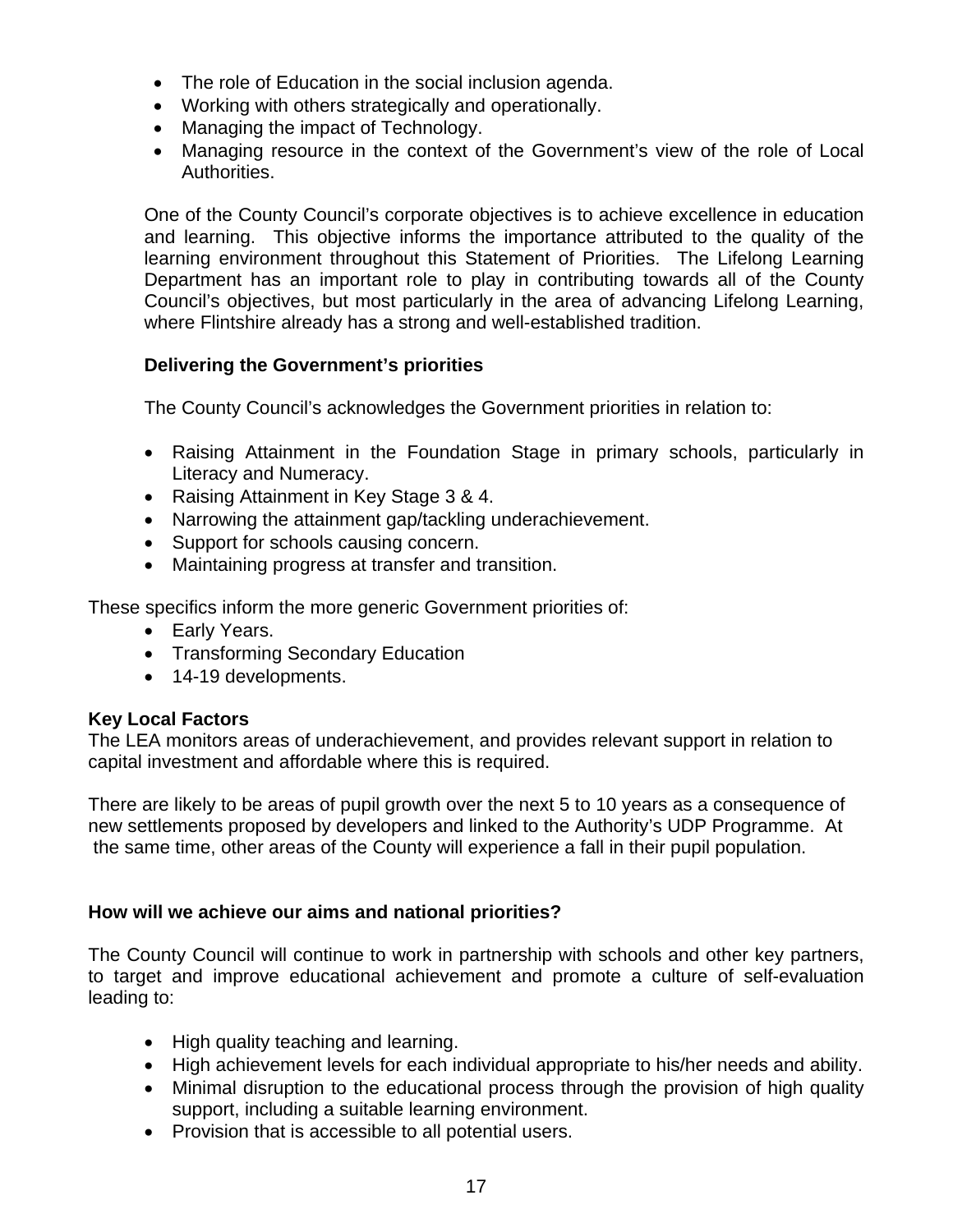## **The contribution of capital investment to the delivery of local and national priorities**

Capital investment is expected to contribute towards improved teaching and learning environments and to higher levels of pupil attainment. In order to deliver this the LEA will seek to ensure that high quality buildings are provided which offer the best long-term solution in terms of flexibility and durability. In particular, in the context of the replacement of temporary accommodation with permanent build. In turn this can only be achieved by adopting a strategic and co-ordinated approach to the disparate sources of capital funding received by the LEA.

It follows that capital investment needs to be targeted at greatest need. In that context the County Council will strive to ensure that all types of school will receive parity of treatment in deciding need.

## **PART B CAPITAL PROGRAMMED STRATEGIC PRIORITIES**

A safe and secure school is a prerequisite for effective teaching and learning. **The County Council's Security Plan (SP)** developed by the School Security Task Group can be described as follows. During the past few years, the LEA has sought to reduce the security risks at those schools deemed to be most at risk. Over the period 2007-2012 the LEA will expect schools to continue to undertake risk assessments and to undertake appropriate minor measures funded from their delegated budgets. In the case of major need the LEA would assess the case for a contribution from centrally held funding. Going forward, in addition centrally funded projects will incorporate crime reduction measures in their design.

An important target is to work with **schools causing concern and requiring support and intervention.** Where there is a premises related issue at a school in this category this would normally have been identified by one of the following methods:

- In the context of an Suitability survey.
- By the LEA's Advisors and Inspectors.
- As a consequence of an Estyn Inspection.

In such schools it is necessary to establish that there is some causality between the school's performance and premises barriers, before compounding a recovery strategy through potentially disruptive major capital works.

Meeting national targets for the **14-19 agenda**, includes raising attainment for KS3 and KS4, and with particular reference to certain curriculum areas. Within these, Design, Technology, and Art, are key areas for improvement of attainment. Premises surveys have identified where poor quality facilities/poor access to facilities are barriers to raising standards that should be resolved through the AMP. Further work will be required on this to determine an agreed methodology for the prioritisation of resource allocation. It will also be essential to ensure that the complementary professional development needs of teachers anticipate and parallel improvements to premises.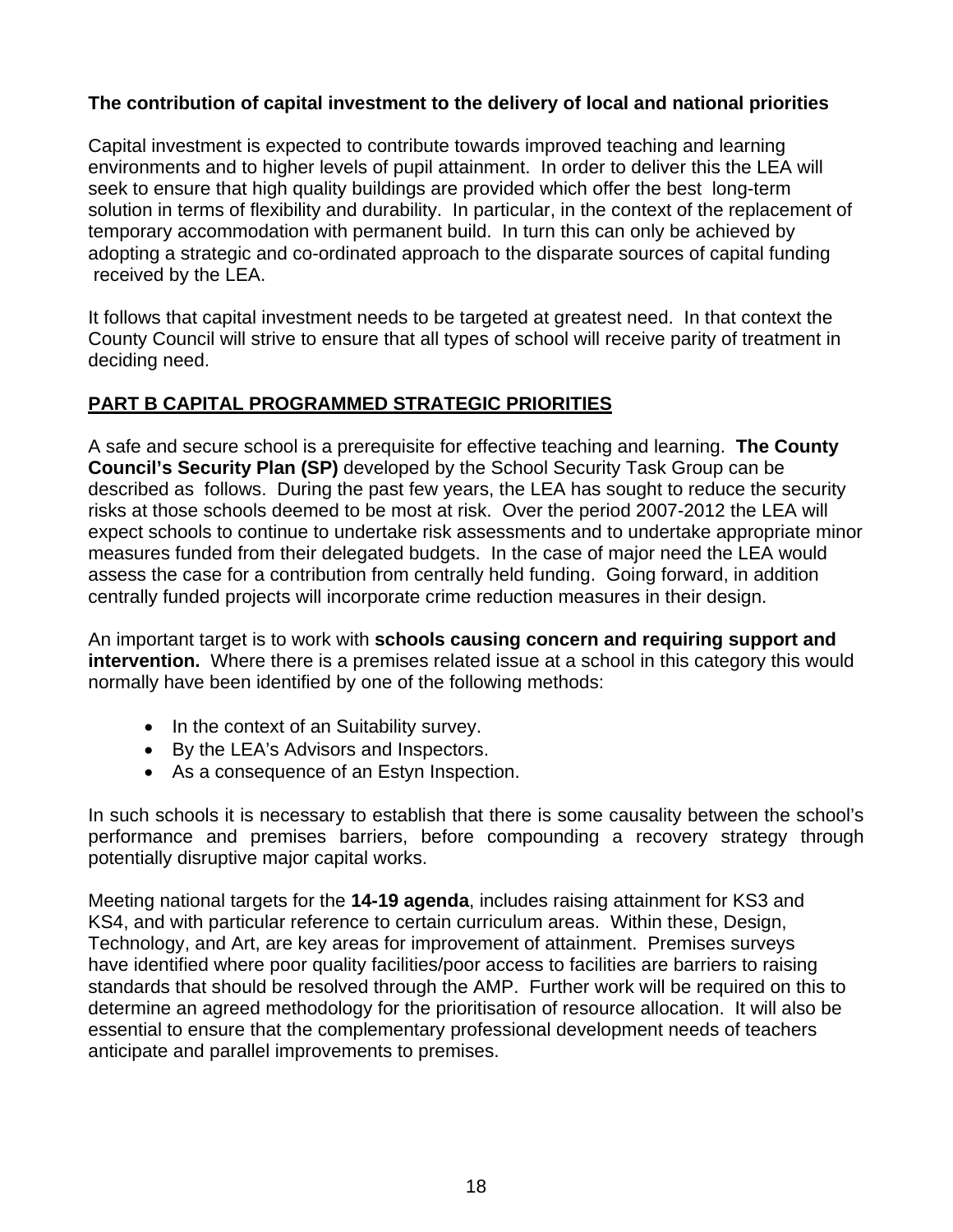In addition to schools, lead learning settings in the county include Deeside College, a provider of a wide range of vocational and general courses to young people and adults. Additionally, Deeside College at its Northop site offers courses to young people and adults but with a focus on the land based industries.

Opportunities for young people to be involved in work based learning also exist, with Deeside College and North Wales Training, based on the Deeside Industrial Estate begin the largest providers.

**The provision of high quality/sustainable building design solutions** is envisaged as of fundamental importance to the delivery of the Capital Programme and other plans of the County Council. Completed projects are evaluated in order to identify good practice in design.

**Enabling schools to meet National Curriculum requirements,** where premises can be shown to be a relevant consideration, has already been referred to the 14-19 agenda. The County Council has already provided adaptations to primary schools, in particular, to enable Numeracy, Literacy and Information Communication Technology to be effectively delivered. An assessment will be made on how new and refurbished buildings are likely to contribute towards raising levels of pupil attainment. The LEA will establish a process, which commits schools to a benchmarking exercise and measurement over a 3 year period or longer for attainment gains.

**Raising attainment in the Foundation Stage and in the Primary School** refers to the Early Years and **Childcare Development Plan (EYCDP)**. As an integral part of this no targets are currently set because at present the County Council has met its obligations to-date through central government funding. At this stage no further additional classrooms are required for KS1 class size implementation.

**Maintaining progress at transfer and transition** refers to pupil progression from one phase of education to another, in particular between primary school and high school and then from there to further education.

**Resolving premises related urgent Health and Safety and Condition related work** is a vital priority in enabling schools to continue to operate and deliver learning opportunities. It is an important AMP priority for capital investment, but the County Council does seek to ensure that the life cycle of that investment is considered in terms of other variables that might influence the short, medium and long term future of a particular building.

**The Early Years and Childcare Development Plan (EYCDP)** identifies the need for quality nursery provision, throughout the County. There are two separate but related initiatives that the County Council is currently refining and discussing with the partnership and appropriate schools.

#### **SEN Development Plan (SENDA) (Inclusion Service Development Plan)**

Within that plan there is the reorganisation of three existing Specialist schools into two newly built Specialist schools attached to mainstream schools. This work is now complete, and the new schools opened in September 2009.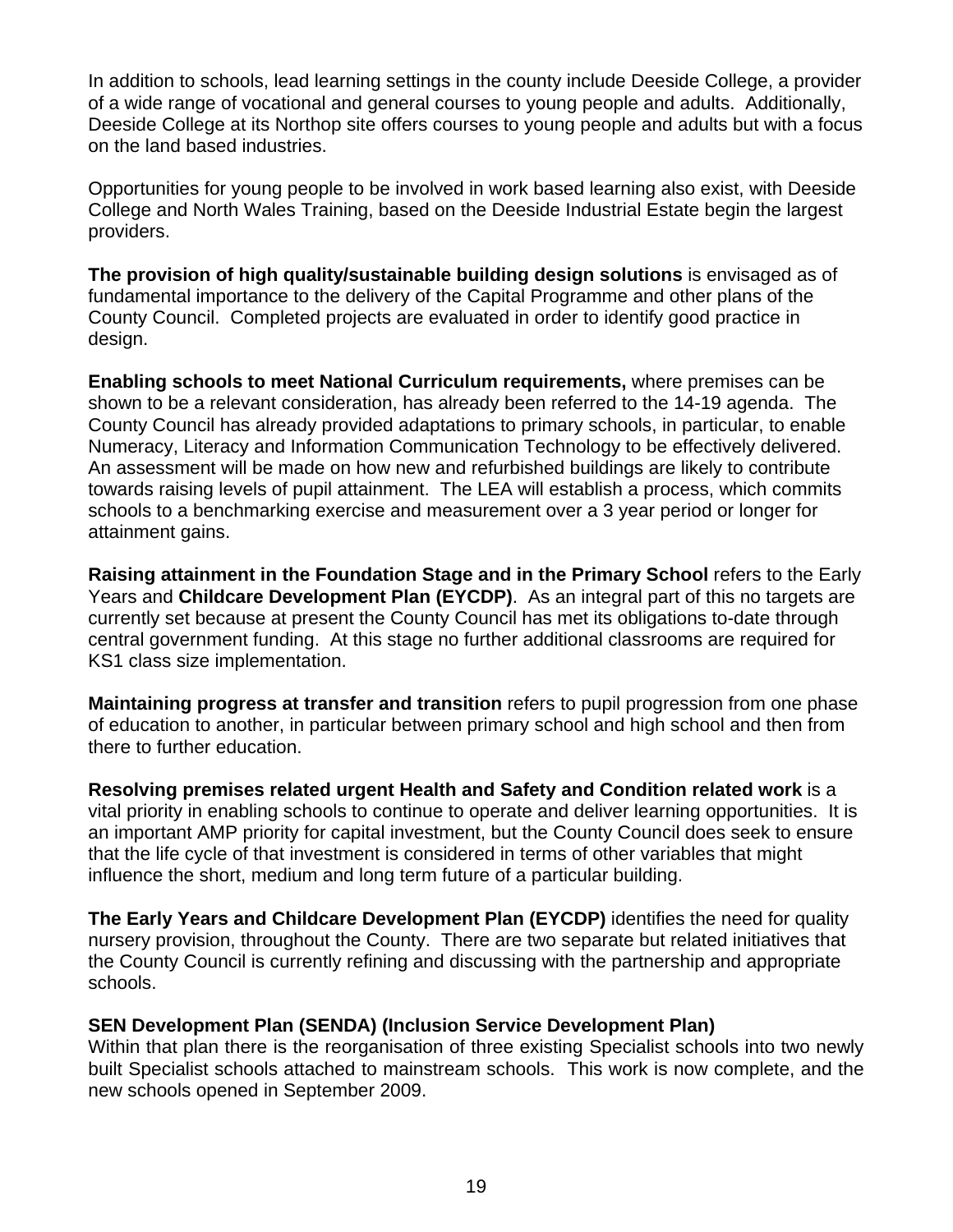Possible sites for resourced classes for pupils with Autistic Spectrum Disorder are being investigated. Any additional resource provision in Flintshire should lead to a reduction in Out of County Placements.

## **Access Strategy**

The County Council's Access Strategy, required by SENDA, will be based on the County Council's current policy. This is to develop families of schools based on geographical areas and to meet the needs of known individual pupils who have a Statement of Educational Need. A number of schools have already been adapted to provide physical access for pupils with disabilities and also to provide an appropriate learning environment for pupils with sensory impairments.

#### **ICT Development Plan (ICTDP)**

The Council's ICT Strategy has been developed and implemented in full consultation with schools. The strategy seeks to ensure access through ICT to high quality learning experiences and to develop the role of ICT in raising standards of achievement and attainment across the curriculum for all pupils.

**A Statement of the process for identifying priorities** from information taken from condition, suitability and sufficiency surveys and how these will inform the LEA's strategic priorities.

The premises surveys carried out for all schools identify individual Condition, Sufficiency and Suitability needs, and provide the database of need informing the education capital strategy. These needs are not ends in themselves but inform the major priorities set out in the previous section.

#### Specific priorities arising from condition surveys

The County Council will identify, in consultation with the Corporate Asset Management Group, an agreed methodology for prioritising condition works in the context of a limited resource base. A detailed guide has been issued to all schools on the respective responsibilities of the LEA and school governing bodies for maintenance work **("Responsibility For Repairs, Maintenance and Replacement" – Annexe 5 & 6).** All Community, Voluntary Controlled and Voluntary Aided Schools, with the exception of one school, have decided to remain within the principal framework of LMS rather than adopt 'Fair Funding'. One school, Higher Kinnerton Primary School has chosen to remain as a Foundation School.

All Schools have a delegated Repair & Maintenance budget for minor works. All major works are funded directly by the LEA through Community & Housing Property Services Section.

The Local Policy Statement accords high priority to:

- The resolution of hazardous situations which have high Health and Safety implications (e.g. asbestos removal and prevention of the legionella bacterium in water supplies, fire precaution work/means of escape).
- Other work which could potentially result in school closure (e.g. replacement of other boilers).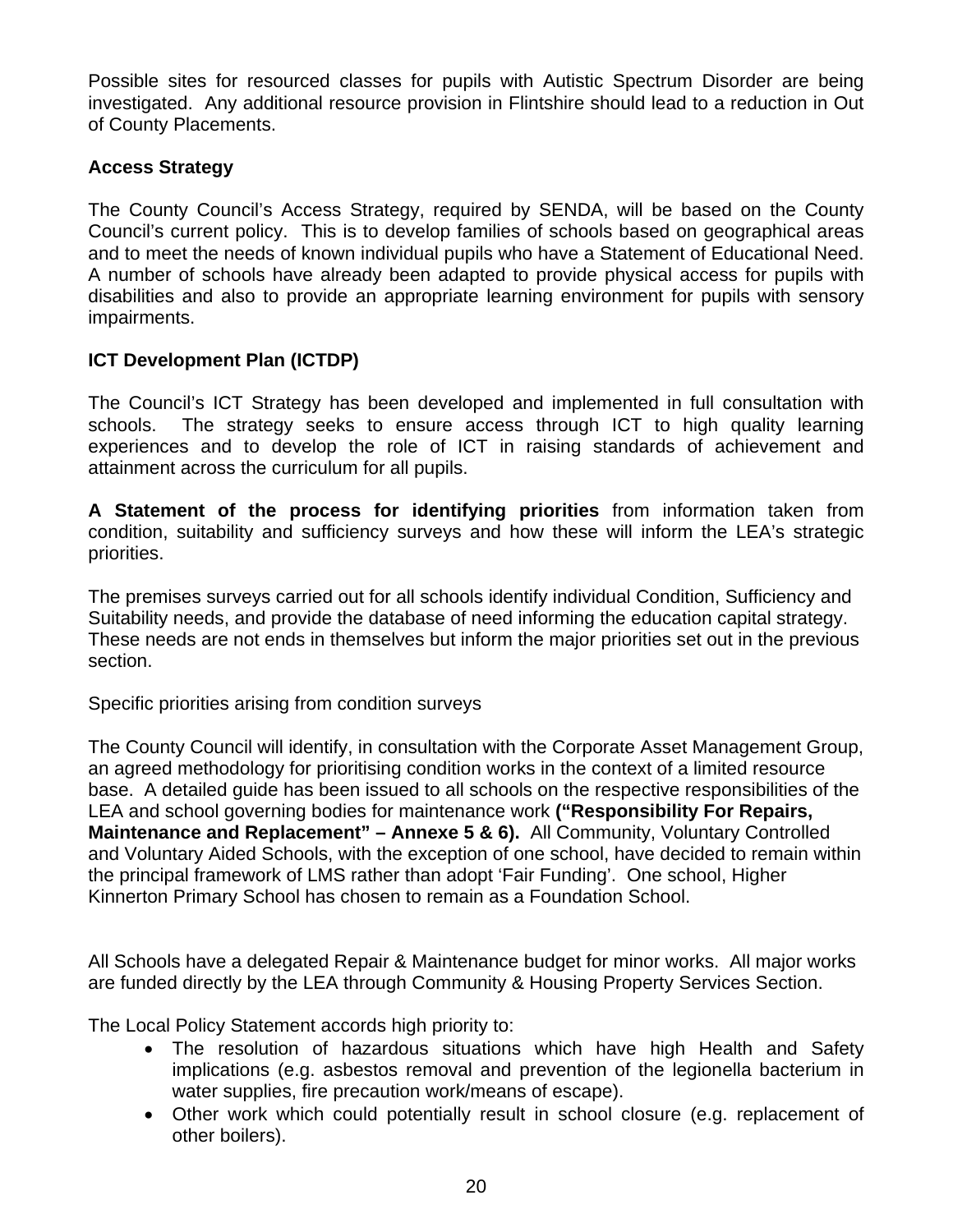• Planned maintenance based on agreed priorities and the resolution of hazards and urgent work, helps to both ensure reduction in school closures and improve the quality of the learning environment.

Flintshire receives annually a School Building Improvement Grant (SBIG) which is utilised mainly for remodelling/refurbishments of classrooms and curriculum areas. Also annually, there is a delegated Repairs and Maintenance revenue budget totalling circa £950k which covers all Education Properties including schools. Within that figure an emergency fund of £346k is set aside for day to day and emergency repairs, and vandalism; the remainder being allocated for scheduled works, kitchen repairs, statutory inspections and servicing. In addition, the Council has committed an allocation of circa £4.0M per year until 2016 to bring all of Flintshire's Schools up to a good standard (Grade A).

Replacement of temporary accommodation It is a priority to where possible to remove temporary accommodation from school sites. Replacement of temporary accommodation with more permanent structures enables condition, suitability and sufficiency issues to be resolved at the same time and requires a joined-up approach to funding. The assessment of suitability undertaken by the County Council will indicate that in those schools where temporary accommodation forms a significant part of their building stock, this places a major constraint on the delivery of the curriculum.

In order to realise capital improvements at the earliest opportunity, and to minimise slippage and erosive effects of inflation, the County Council will, through the County Council in-house design consultancy, implement a variety of procurement strategies. These will include forms of 'partnering' with contractors chosen by competitive bids against a guaranteed maximum price.

#### Energy and water consumption rates

The County Council will seek to benchmark energy and water consumption, both between schools of similar sizes within the Council, and relative to aggregate figures for other LEAs and national comparators. It is envisaged to continue to undertake this work in future, along with seeking to identify cost-effective options for reducing water and energy consumption in the design specification of new and refurbished buildings.

**A Statement outlining the Council's Education Capital Programme** plus an indication of how the LEA manages various capital funding streams to target resource expenditure in the most effective way.

**Coherence from disparate capital funding sources.** The challenge for the Council is to:

- Identify projects which will help to deliver national and local priorities, including premises related issues where appropriate.
- Deliver projects that are long-term solutions and represent high quality provision.